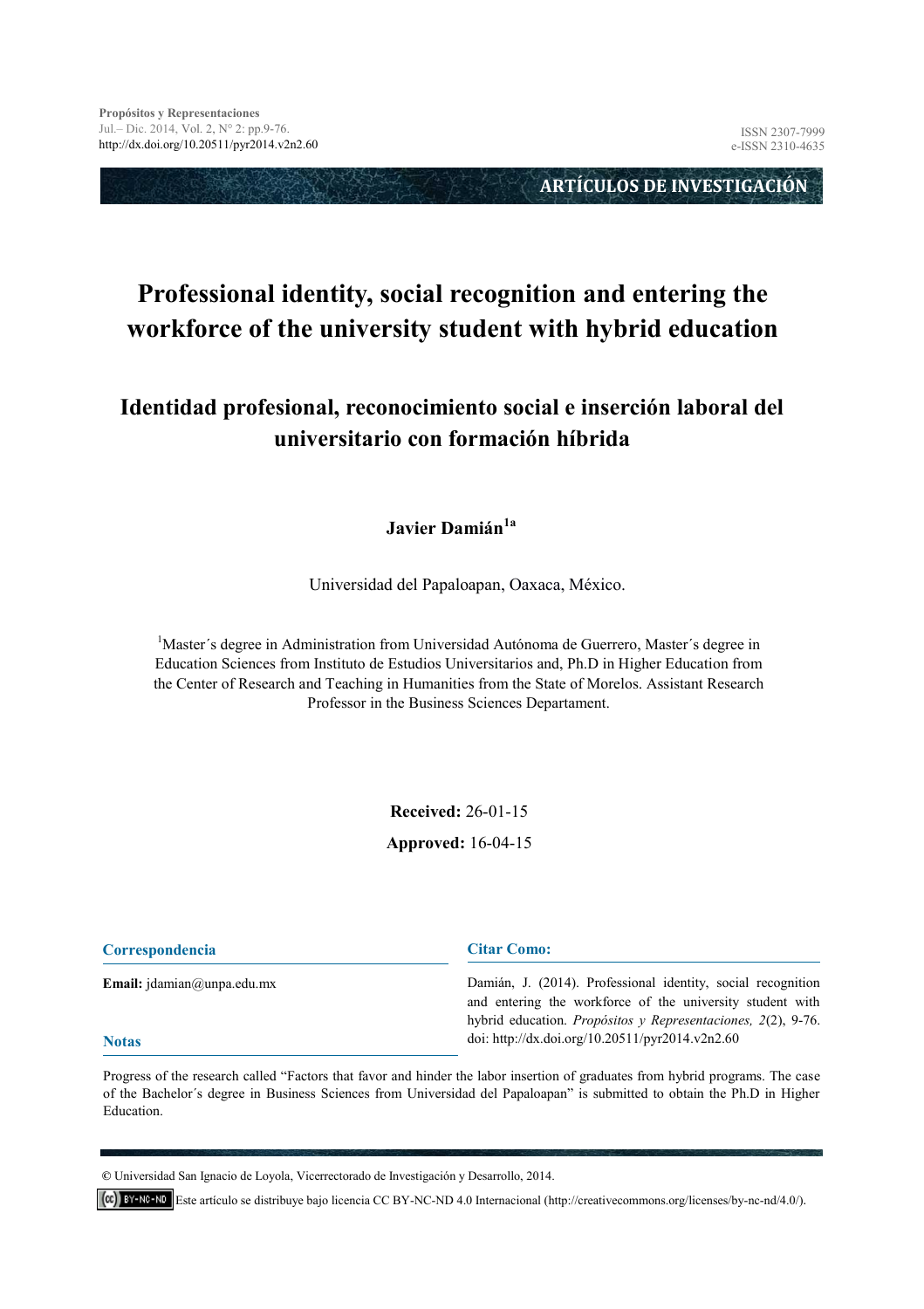# **Summary**

This article shows progress of a research which aims to describe the factors that facilitate and hinder labor insertion of graduates with hybrid university education, since according to those responsible for the education policy, this type of training facilitates graduates to enter in the labor market. Through a qualitative approach we studied the graduates from the Business Sciences Degree Program from an Oaxaca public university, since it mixes three traditional careers causing a hybrid university program. Preliminary results point out two factors that limit the labor insertion of graduates: the lack of professional identity in the graduates, discouraging them to carry out actions that promote their insertion, and the lack of social recognition of the profession by employers, for which reason graduates are not required in the local labor market; contradicting both situations –at least in the case study– the alleged advantages attributed to hybrid university courses.

**Key words:** University, graduates, hybrid education, labor market, labor insertion.

# **Resumen**

Se presentan avances de una investigación cuyo objetivo es describir los factores que facilitan y obstaculizan la inserción laboral de los egresados con formación universitaria híbrida pues, según los responsables de la política educativa, este tipo de formación facilita a los egresados incorporarse al mercado de trabajo. Se estudia mediante un enfoque cualitativo a los egresados de la Licenciatura en Ciencias Empresariales de una universidad pública oaxaqueña pues en dicha licenciatura se mezclan tres carreras tradicionales originando un programa universitario híbrido. Los resultados preliminares señalan a dos factores que limitan la inserción laboral del egresado: la ausencia de identidad profesional en el egresado desmotivándolo de llevar a cabo acciones que contribuyan a su inserción, y la falta de reconocimiento social de la profesión por los empleadores por lo cual los egresados no son demandados en el mercado de trabajo local; ambas situaciones contradicen –al menos– en el estudio de caso las supuestas ventajas atribuidas a las carreras universitarias híbridas.

**Palabras clave:** Universidad, egresados, educación híbrida, mercado de trabajo, inserción laboral.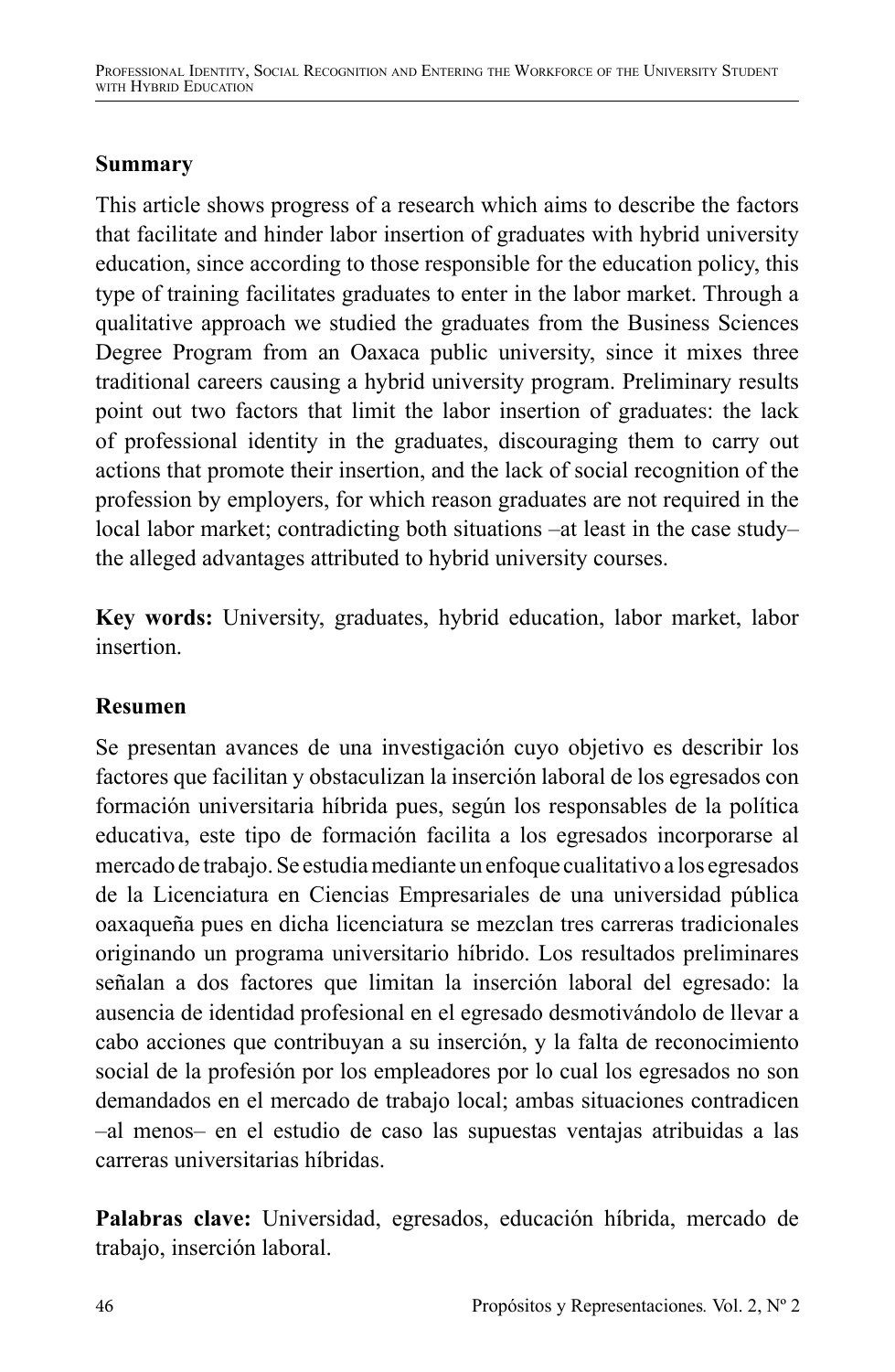#### **Introduction**

Integration and globalization processes originated evident changes in the economic, social, educational and labor contexts and, as a result of educational projects imposed on our country by international bodies, it is stated that all employers require university graduates with an all-purpose and flexible education (De Ibarrola, 2007; Dahrendorf, 1986), which enable them to acquire and use knowledge, capacities and abilities common to several areas with sufficient versatility to allow adjustment to new technologies and occupational transition in new ways of work within the level of competence of a professional and, at the same time, that individuals can in the economic life and labor market, be able to stop their habits and adjust to new circumstances. As a response to the foregoing and based on recommendations of persons in charge of national educational planning, in Mexico several sub-systems of tertiary education have created and are currently promoting professional careers articulating two or more traditional courses (careers) thus originating a hybrid university educational program (DGEST, 2009; CUP, 2009; Barrón & Gómez, 2004), but without being sure of the real existence of demand of those professionals at least in the local or micro context where most universities and tertiary educational institutions are located in the country (Psacharopoulos, 2005; Planas, 2014).

As an example regarding the professionals of the economic-administrative area, most Technology Institutes both federal and decentralized since August 2009 are no longer offering the Administration course by replacing it with *Business Management Engineering,* Technology Universities change Business Administration by *Business Innovation and Development Engineering* and Poly-technical Universities offer *Financial and Project Management Engineer*. The fact that calls our attention is that these three tertiary education sub-systems with presence in the whole national territory, offering those educational programs seem to obey to a unilateral education given from national regulating bodies (General Directorate of Technology Institutes and General Coordination of Technology and Poly-technology Universities) instead of a serious study or diagnosis about the labor market situation since evidence of the real needs of the companies or demand of this kind of university professionals were not presented publicly (Damián, 2014; Planas, 2014), therefore the following questions are in the air: What is the real justification to stop offering the Course of Administration in these three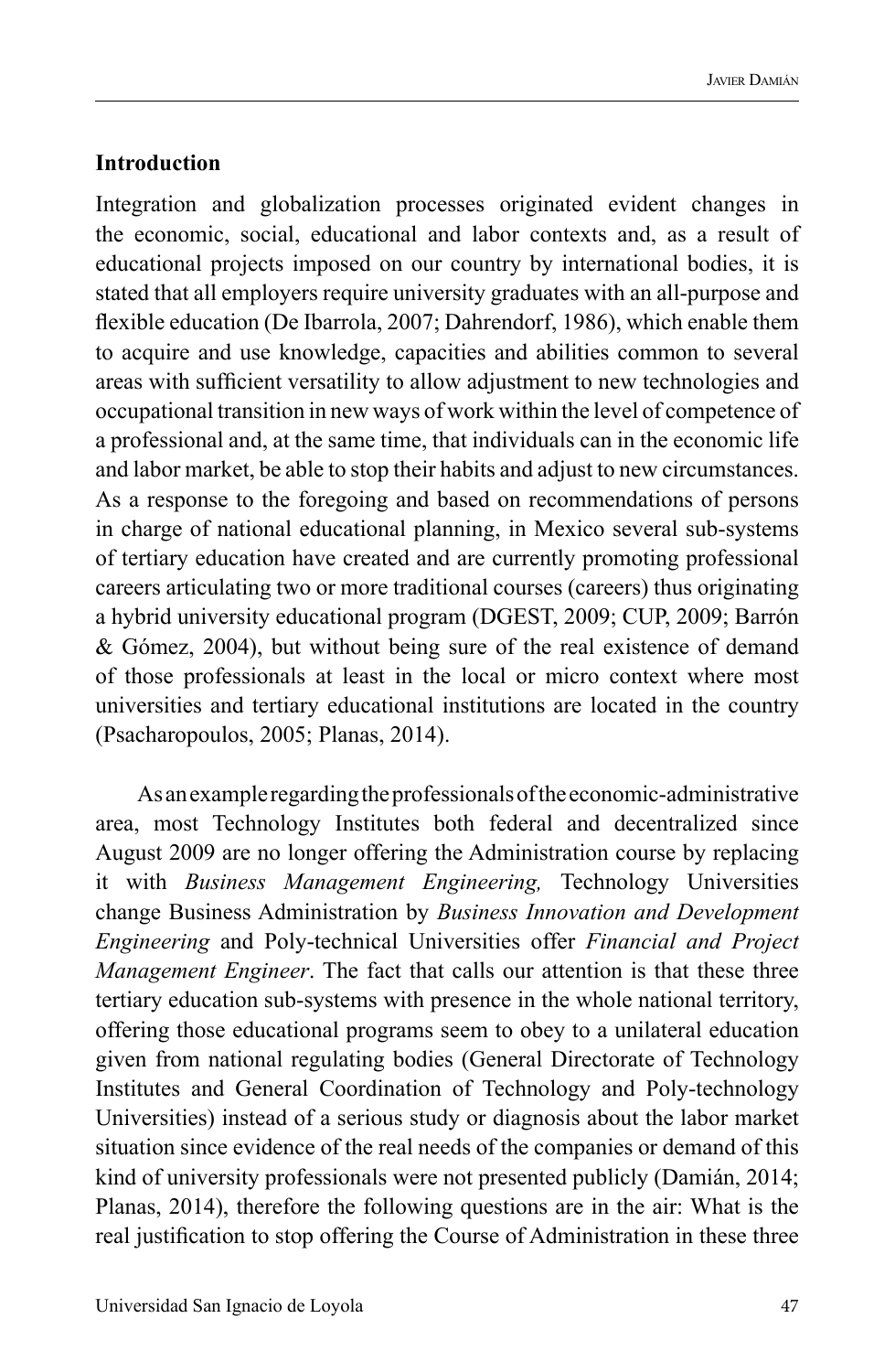sub-systems and change it by an administrative type engineering education?, Why did this increase and impulse of university careers of hybrid nature occur? And does hybrid university education actually offer more advantages than traditional university careers?

People in charge of educational policy in the country justify creating and promoting hybrid professional careers by stating that their purpose is to re-functionalize professions towards more flexible schemes that allow graduates to incorporate with more advantages and facilities into the labor market because this education – they said – responds to demands of new job schemes characterized by its versatility, multidisciplinarity and interdisciplinarity (Dahrendorf, 1986; Psacharopoulos, 2005); however, ironically the few studies to this date on hybrid university graduates have found inherent problems in this type of careers, such as rare social recognition of the career by employers, and the lack of professional identity among graduates with hybrid education (Jiménez, 2009). These situations make us assume hybrid university education is based on a weak ground regarding needs for human resources presented by the majority of employers and far from facilitating labor insertion, it means an obstacle for this. Based on the previous assumption, there was an interest in studying factors facilitating and hindering labor insertion of graduates from the Business Sciences program (LCE) of Universidad de Papaloapan (UNPA), who received hybrid education.

LCE began activities in August 2005, and to date 11 generations finished studies from which the first five cohorts graduated. During university education, students follow two professional stages (practices in companies) at the end of sixth and eighth semester to strengthen theoretical knowledge and approach them to labor practice (IEEPO, 2005). In these practices in companies there is a huge problem under investigation at present because students express employers or immediate heads are not aware of the career name and characteristics of their professional exercise; the same situation was experienced by some graduates who comment that during their job search, employers confused Business Sciences by Business Administration so that they had to explain the employer or recruiter of what their university education consists. However, they state they are not aware of the exact professional delimitation and the difference with graduates from traditional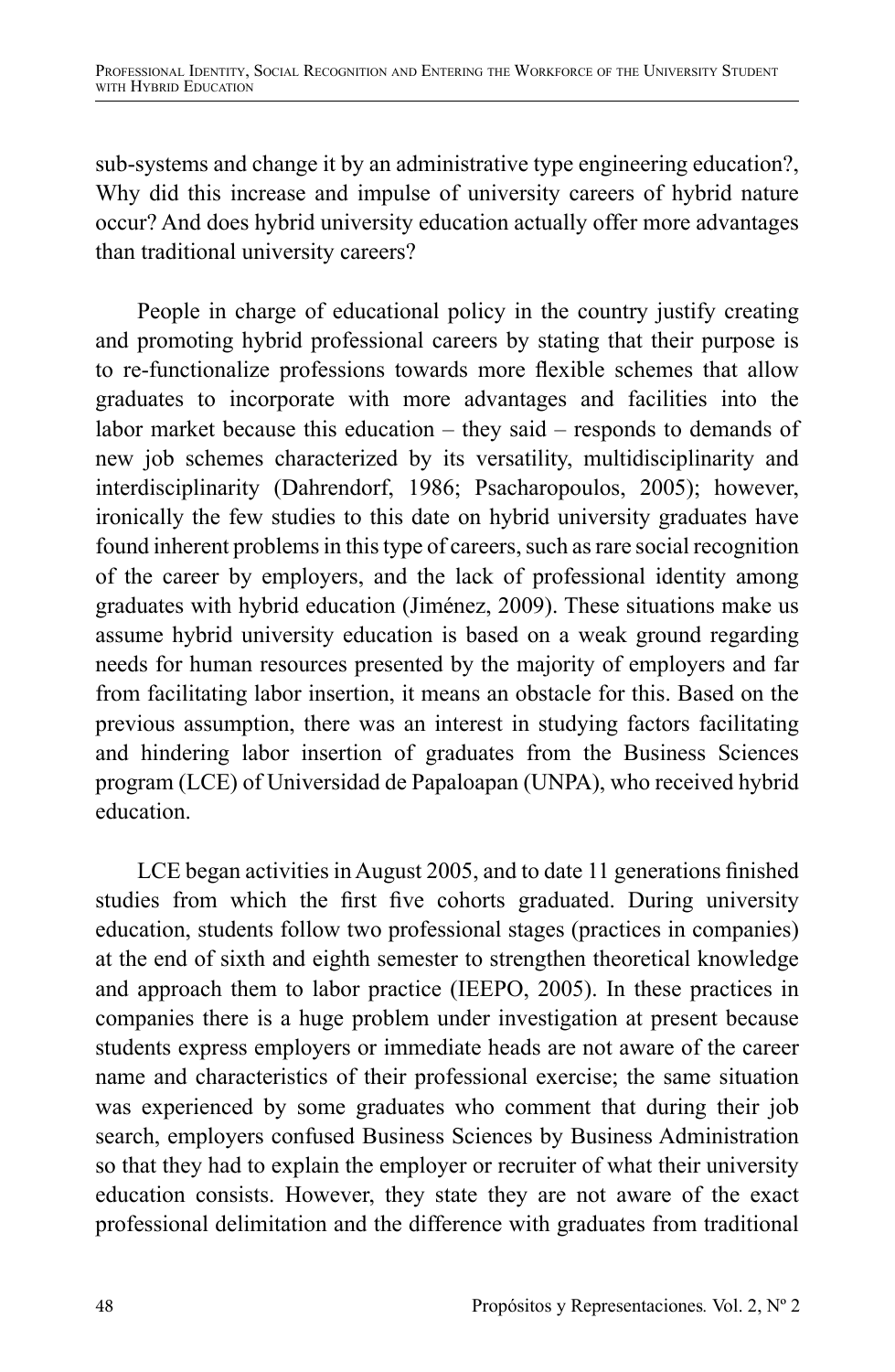economic-administrative careers. From this point of view, this situation places them in an unfavorable condition in interviews when compared with other job applicants. These situations experienced by students and graduates from LCE in the labor market make us assume that in the local context they are facing a discriminatory labor market and thus the research question about this work is: What role plays the professional identity and social recognition in labor insertion of graduates from hybrid university careers within a local labor market context? The general purpose of the research is to study and describe the process of labor insertion in a context of local labor market of graduates from Business Sciences, in order to identify factors facilitating or making difficult this process by taking into consideration their hybrid professional profile.

Reasons justifying this research are several but three are highlighted: 1) Interest in addressing a phenomenon poorly studied in Mexico because at present only Jiménez (2009) has conducted a study about hybrid university education taking as case study the graduates from the Agrobiology course at the Universidad Autónoma de Tlaxcala, therefore this research shall provide relevant information to continue consolidating this line of emergent research; 2) From the premise that educational research besides generating knowledge is also useful to show successes and errors of educational policies, we are interested in proving that under certain conditions advantages attributed to hybrid university education are questioned and they cannot be applied for the whole national territory, and 3) since the research line we have is fallen within the area of graduates and university students, we believe we have the responsibility to "grant a voice" to hybrid graduates so that they can share with interested parties many situations experienced in the labor insertion process because of having opted for this type of university education and from their daily experiences can provide us with guidelines to evaluate statements from officers who are promoting hybrid university education.

#### **Theoretical Framework.**

Below we can briefly see some theoretical findings supporting this work, for which the concept of labor insertion is analyzed, as well as characteristics of hybrid professions and the role played by the professional Identity and social recognition in labor insertion of university students with hybrid education.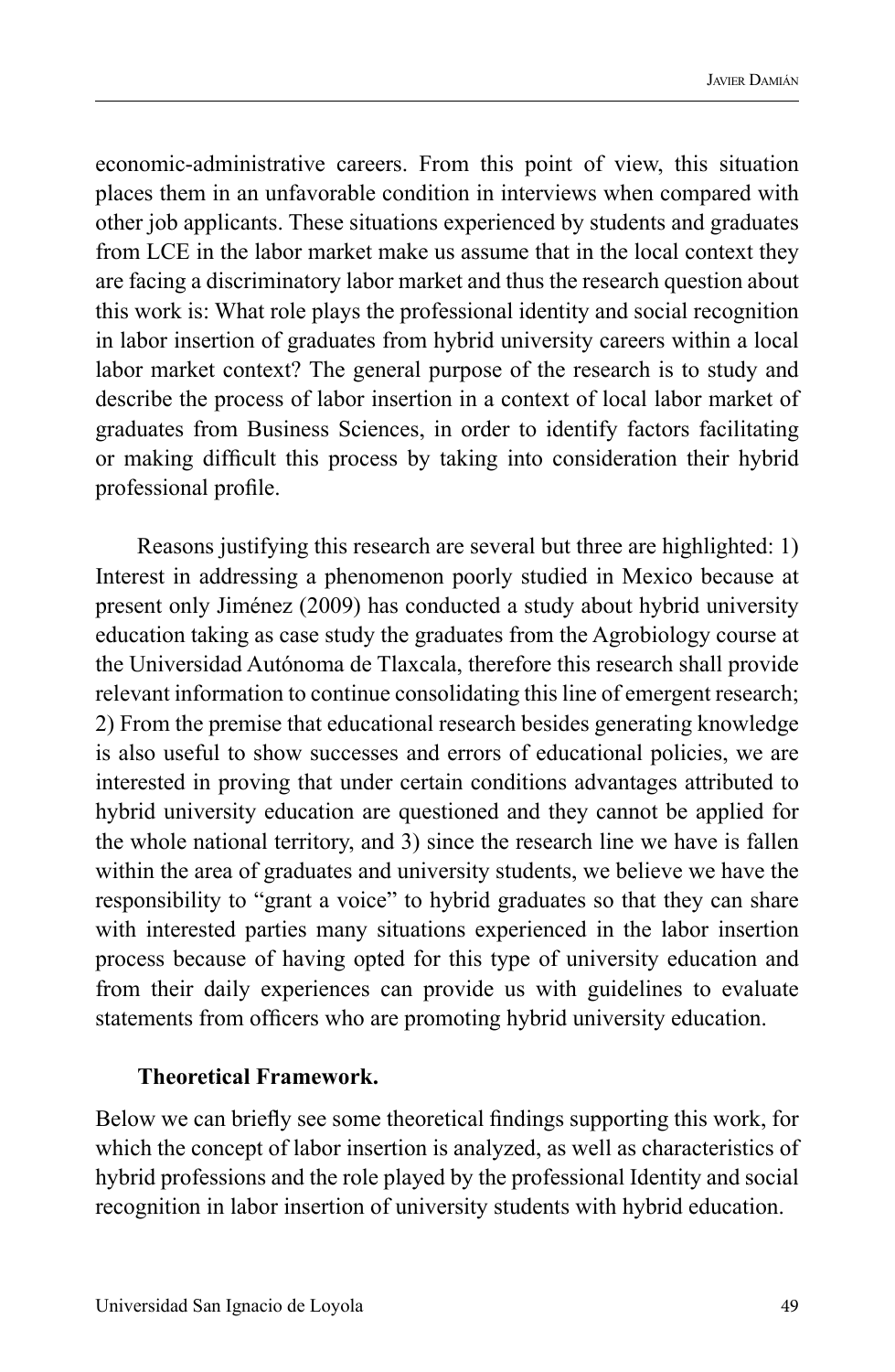### *Labor Insertion.*

As a starting point it is important to define the concept of labor insertion or professional insertion because it is a mandatory referent point and subject matter of analysis in this research; in specialized literature there are several definitions on the issue, thus for Barrón (2005) labor insertion is defined as the achievement and performance of a job within an area and sector according to the education received. De Miguel (1998) defines labor insertion as the process followed by graduates from they finish their studies until they get a stable work, stating also that the duration of this process, work modalities and labor experiences to which graduates have submitted during this stage, provide significant analysis elements to understand and reflect about interrelations between tertiary education and job; on his side García and Gutiérrez (1996) state that labor insertion is the process of incorporation to economic activities of individuals or, the set of actions of the so-called *job search*, for these researchers, the insertion process used to be characterized by being conducted in the youth stage and represents a social transition that goes from a position of an individual in the educational system and family of origin to positions on the labor market and family independency. Likewise, they state that quality of exploration of first jobs, that is, the level and type of information about salary and non-salary characteristics help the exploratory phase to be shorter in the insertion process and; finally Vernières (1997) uses the term of professional insertion as a synonym of labor insertion by defining the first one as a process whereby inactive individuals have access to a stable position in the employment system, therefore this definition points out a certain process beginning with a special type of inactivity (university studies), and then an action to look for a place in the labor market which enables to make real labor expectations created during the educational process.

As may be seen, a feature characterizing the concept of labor insertion in the aforementioned definitions is the fact that said process begins with and is marked by the time when the individual finishes his university education and plans to look for a place in the labor market and the end of the process is marked by the holding of a job according to received university education and stable status. Labor insertion should not be seen as a fact produced immediately but a change in state leading the change from a situation to another through a process involving an initial state and its final state. Two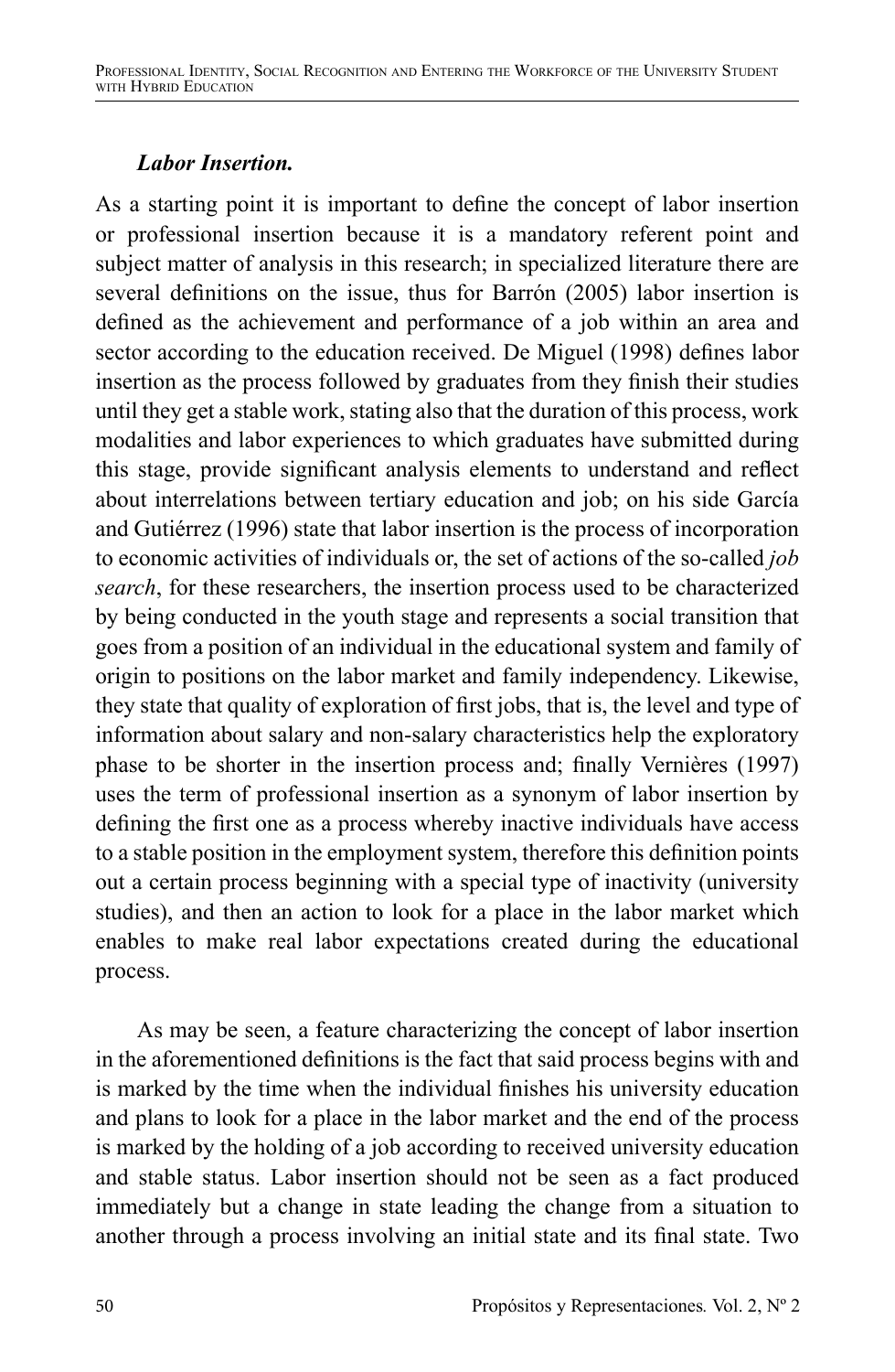main events to mark the starting point of labor insertion are the exit from university and manifest desire of the graduate to enter a labor life. The new university graduate perception of the labor market depends on situations and personal circumstances that in some cases are very disappointing for a series of considerations that may be comprised in three groups: 1) lack of competences to perform a position, 2) labor inexperience and 3) failure to know basic functioning of labor market.

The process of labor insertion involves several variables which study or analysis is complex (Ginés, Carot & Conchado, 2010; Mora, Badillo, Carot & Vila, 2008), therefore several models explaining labor insertion from the point of view of the employer and new graduate were generated. Since in this work we are dealing with recovering "the voice" of graduates about circumstances experienced in the process of labor insertion, the three models we used to explain labor insertion of new graduates in the context of an imperfect labor market deal with the relation existing among three variables: cost of search, characteristics of individuals and efficiency in the process of finding a job or vacancy; those models are as follow: Optimal Search Strategy Model (Stigler, 1962), Sequential Salary Search Model (Mortensen, 1986) and Model of Optimal Number of Contacts (Hamermesh & Rees, 1984), the same that due to reasons of space are not described but readers are invited to make a deep reading thereof.

#### *Hybrid University Professions.*

Regarding professions, they used to be classified into three categories: new occupations which did not exist some years ago, occupations in transformation that keeping their traditional name have incorporated new contents and functions and emerging occupations in response to emerging needs of people and companies. Within the category of occupations in transformation we can include hybrid professionals that are the ones with education and training in two or more fields of knowledge and exercise an occupation developed between two or more disciplines. According to Jiménez (2009a), a hybrid profession is that characterized because its "study plan was designed from the convergence of two recognized courses", which implicitly involves that each course is mixed to get a hybridization and thus have a clear and specific delimitation of its action field<sup>3</sup>; likewise, the term

<sup>3</sup> A profession is recognized (social recognition) when it is accepted by many employers and the society itself because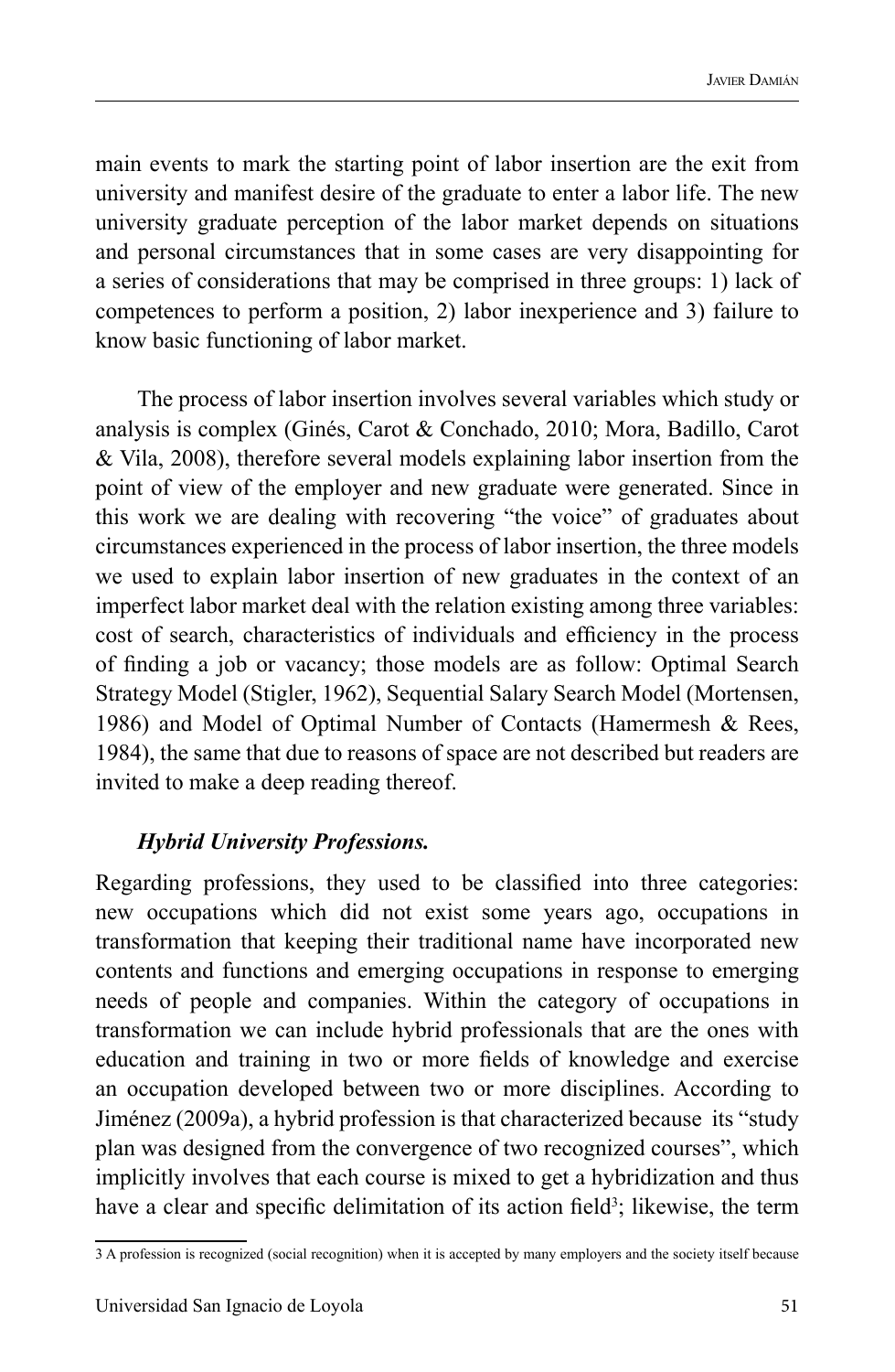of interdisciplinary profession is used to explicit that it is a profession where "concepts and methods of two disciplines are articulated and subsume in a common object and a certain problem" (p.59). Holguín (2011) says that that a hybrid university education when breaking down the paradigm of specialization gives a double opportunity to the graduate because it can be used in the labor market or self-used and, if desired to be employed in a company, work opportunities are doubled since, thanks to hybrid education he can develop in more than two areas therefore he can compete to several labor options; besides from the difference of traditional careers, hybrid options are offered and updated from the labor market requirements being characterized by a high degree of belonging.

However, few studies conducted question advantages attributed to this type of education because they show a series of characteristics limiting the actions performed by a professional graduate with a hybrid university education (Damián, 2014). Coinciding with the foregoing, Paéz (2009) states that hybrid professionals are characterized by failing to know the specific field of professional action because his hybrid, multi-disciplinary and non specialized university education originates an encounter in an area of professional ambiguity since they move in a *continuum* between frontiers of courses articulating without a marked delimitation of professional actions. Then, if hybrid education is characterized by poly-functionality, multi-disciplinarity and trans-disciplinarity, we could believe a profession hybridization is an utopian concept because specialization terms (inherent to a traditional career) and generalization (inherent to a hybrid career) are incompatible, the foregoing is reinforced by Sáez (2007) who states regarding hybrid training or education as follows:

• The field of professional action is more difficult than that of the specialist professional because hybridization is an indefinite category since, unlike the specialist professional, in the beginning a hybrid professional does not know what knowledge or works are covered or their intensity<sup>4</sup>.

of high degree of specialization, a characteristic shown by traditional professions or careers.

<sup>4</sup> Similar situation experienced by the Technical Tertiary Education Institute graduates who receive a preparation for middle positions (between baccalaureate and undergraduate course), however, their field of action is very ambiguous therefore graduates try to explain their position in the company resorting to the illustration of a sandwich where the loaf of bread above represents the position requiring a degree, the loaf of bread below, a baccalaureate and they, as TSU, are represented by the ham (Ruíz, 2007).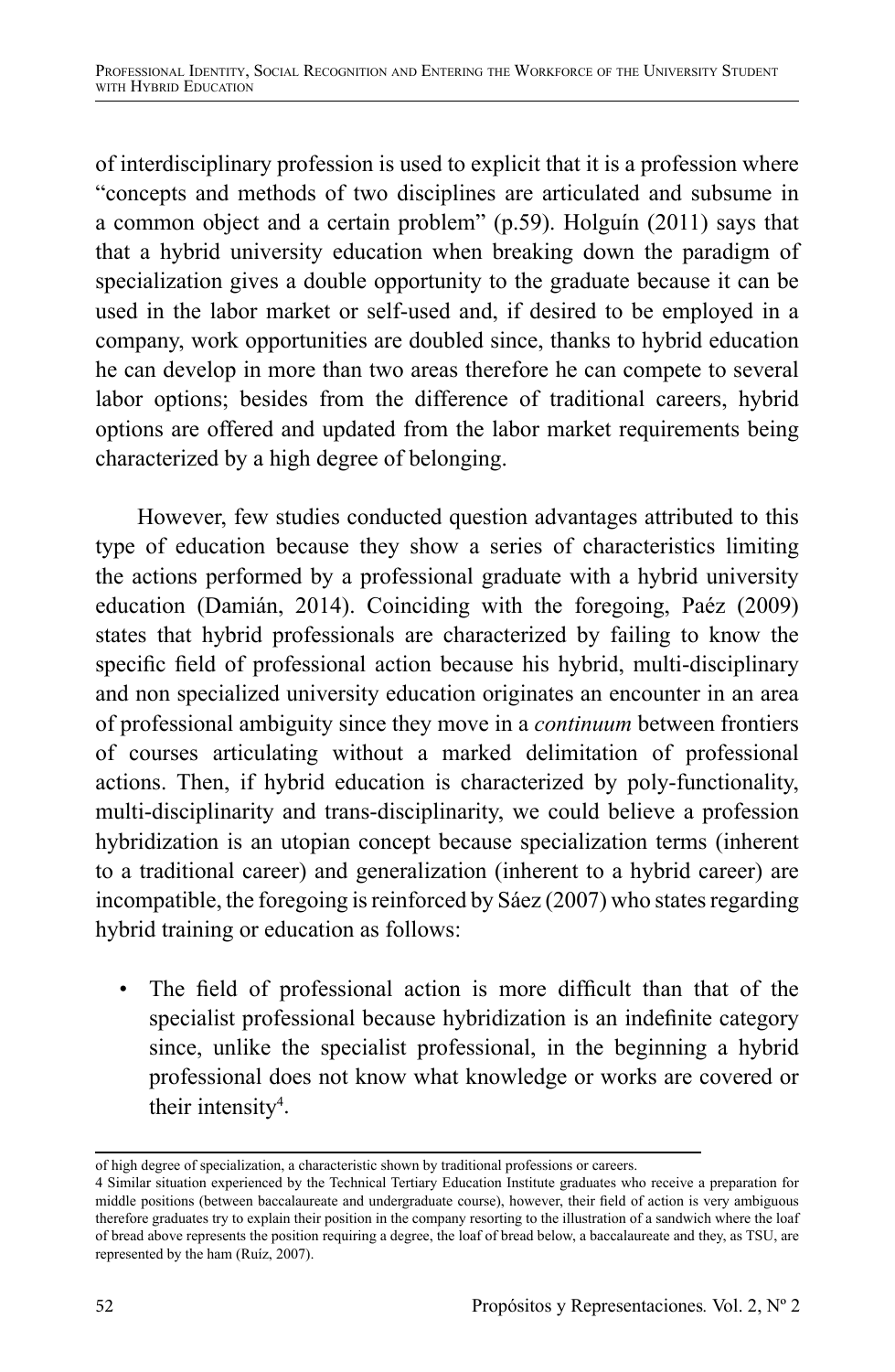- The specialist professional selects a field of knowledge and specific work and always attempts to know everything about it, that is, limits to technical complexity of the field chosen. In contrast, hybrid professional carried implicitly a broader mission since he is not limited to exercise domain over a specialized field because he knows these problems are solved by specialists, that is, he should convince himself [which involves a certain dosage of professional identity] that his involvement shall be very useful in solving significant problems requiring more complex and multi-disciplinary approaches.
- The purpose of a hybrid education is not to stop being a specialist in something but less specialist than many specialists, however sufficient to have a fluid and operational dialogue with specialists. Sáez (2007) states that for a hybrid professional there is no certain point between much of anything or a bit of a lot, but the point that every individual wants or is able to reach between sufficient and basic of something and, sufficient and basic of many more things.

Considerations of Sáez (2007) are being corroborated by the results obtained in few studies about the same issue that show that hybrid university professions lack social recognition and historical legitimacy including lack of professional identity in the imaginary of graduate, causing confusion and professional uncertainty regarding the roles and functions to be performed both from university graduates and employers as a whole (Jiménez, 2009b; Páez, 2009). Since this work states professional identity and social recognition are variables intervening and influencing in labor insertion of hybrid graduates, those concepts are addressed below.

# *Professional Identity and Social Recognition in Labor Insertion of Hybrid Professionals.*

One of the factors contributing to a rapid search of first job is that the graduate is fully aware of the role to be played in the professional field, then some approaches or models for labor insertion suggest that during professional education individuals not only should be concerned about acquiring capacities inherent to university career, but constructing a career identity (Miejers, 1998); in the same manner, when selecting and developing work personal,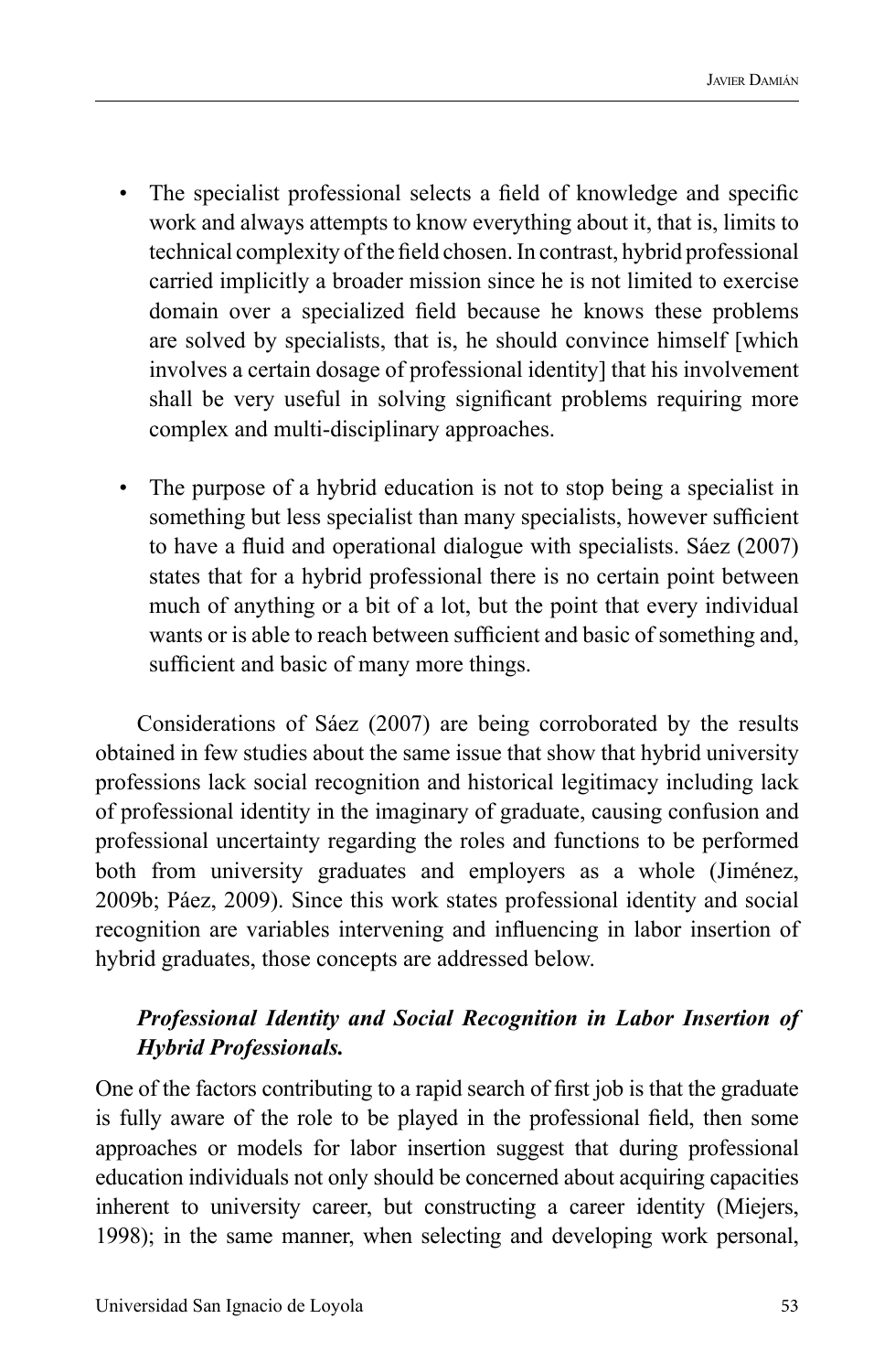concept should be considered and grant the individual a significant social identity which enables to develop productively within the community and therefore become a self-sufficient, successful, satisfied, stable and health individual in the personal scope (Savickas, 2000; cited by Jenschke, 2004). Assuming a professional identity is important for labor insertion since several imperfect labor market models (Optimal Search Strategy Model, Sequential Salary Search Model and Model of Optimal Number of Contacts) and others of individual base (Cognitive-Transactional Theory, Cognitive-Behavioral Theory and Dissonance Theory), consider that in the labor insertion process the individual is the main responsible and, therefore, his active participation is a key in this process success; likewise, comprehensive models such as Vitamin Model use to be grounded on the assumption that at the time of analyzing insertion and achievements in work of an individual, individual and contextual aspects are related, the same that play a crucial role in labor insertion.

To understand how lack of professional identity and social recognition in hybrid university graduates are a limiting factor for labor insertion, thereafter we have a brief theoretical understanding of this issue. For Ávila and Cortés (2007) professional identity is that representation created around a specific field of labor which is recognized in the society, and between a group of individuals identified as members thereof, whose characteristic is to share this social representation of profession and sense of belonging. Hatum and Rivarola (2007) define professional identity as a set of habits developed by a person within his scope of work and potential projection of others to be grown in the future. From the foregoing concepts, we can conclude that in professional identity there are some implicit variables: Certain degree of belonging to a specific group, that is, the graduate identified himself as a professional in the delimited and specific field of actions, with a high level of qualification in the profession and with institutional support and recognition; and social recognition, a concept that means that in the social imaginary of employers and society in general there is a clear and defined idea of what belonging to a specific profession means.

Professional identity involves a real negotiation between the person possessing disciplinary education and his environment through a complex communications process based on the quality of relations with others (Soto, 2008); according to Berger and Luckmann (2001) socialization is the process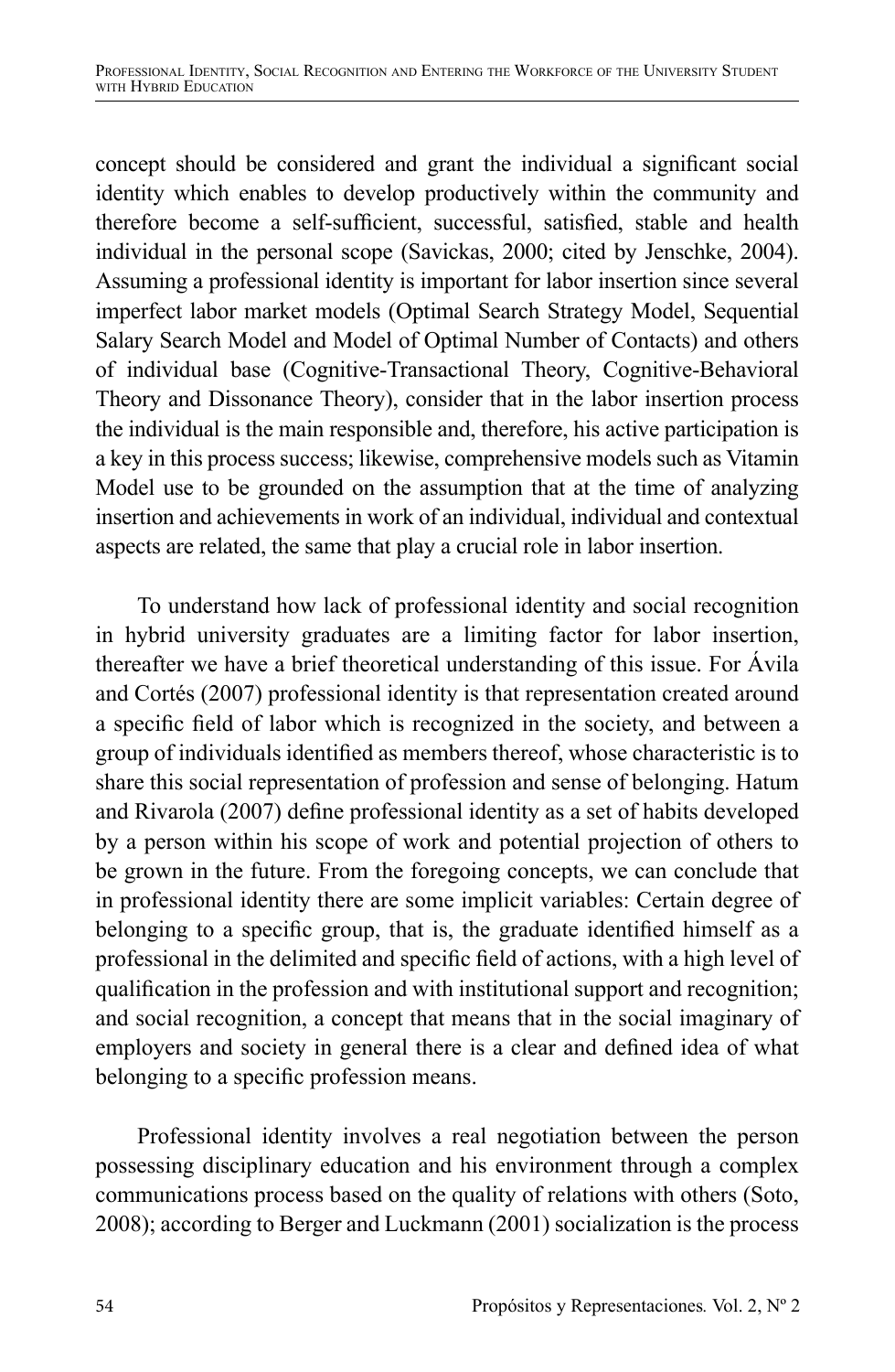whereby the individual is constructed and developed as a part of the society, and professional socialization is made through daily exchanges with different individuals developing specific and particular duties of his professional field, leading new professionals to construct values and meanings as a result of concrete actions performed in several places, contexts and life situations, beginning to think as a professional and to have a position regarding the mission and social function. Then, the significance of professional identity lies on the fact that by means of this the individual can identify what are his professional preferences for developing the career and, upon becoming aware of those preferences, he can work at to enhance appropriate competences and develop those preferences in talents and valued abilities in the labor market. From that we have the significance that individuals upon following and ending a university career are able to answer two questions: What does working at and for my life means? And what do I want to tell others through my work? (Meijers, 1998). The answer to the first question refers to personal imagination of the individual, that is, perception of himself as a professional in relation to his work, that is, professional identity. The second question generally refers to the social and collective imaginary (social recognition of his profession) that the society and in particular the group of employers have about abilities, competences and values of interest for organization and that can establish a direction for labor life. Counting on a professional identity means belonging to a certain group, identifying himself as a professional in a specific field of action, with high professional level and with institutional support and recognition and; means the existence of social recognition in collective imagination –above all of employers who will require the profession– existing a clear and defined idea of what belong to this profession means.

It is significant to mention that foregoing variables are not present in university education of hybrid nature and some theoreticians have concluded that individuals studying emerging professions have big difficulties to define their professional identity and obtain social recognition of their profession at least for three reasons (Meijers 1998; Dubar 2000; Jenschke 2004):

a) In the social imaginary (employers /society) there is no representation of professional work in the hybrid area or an external framework being present a lack of social recognition of the profession.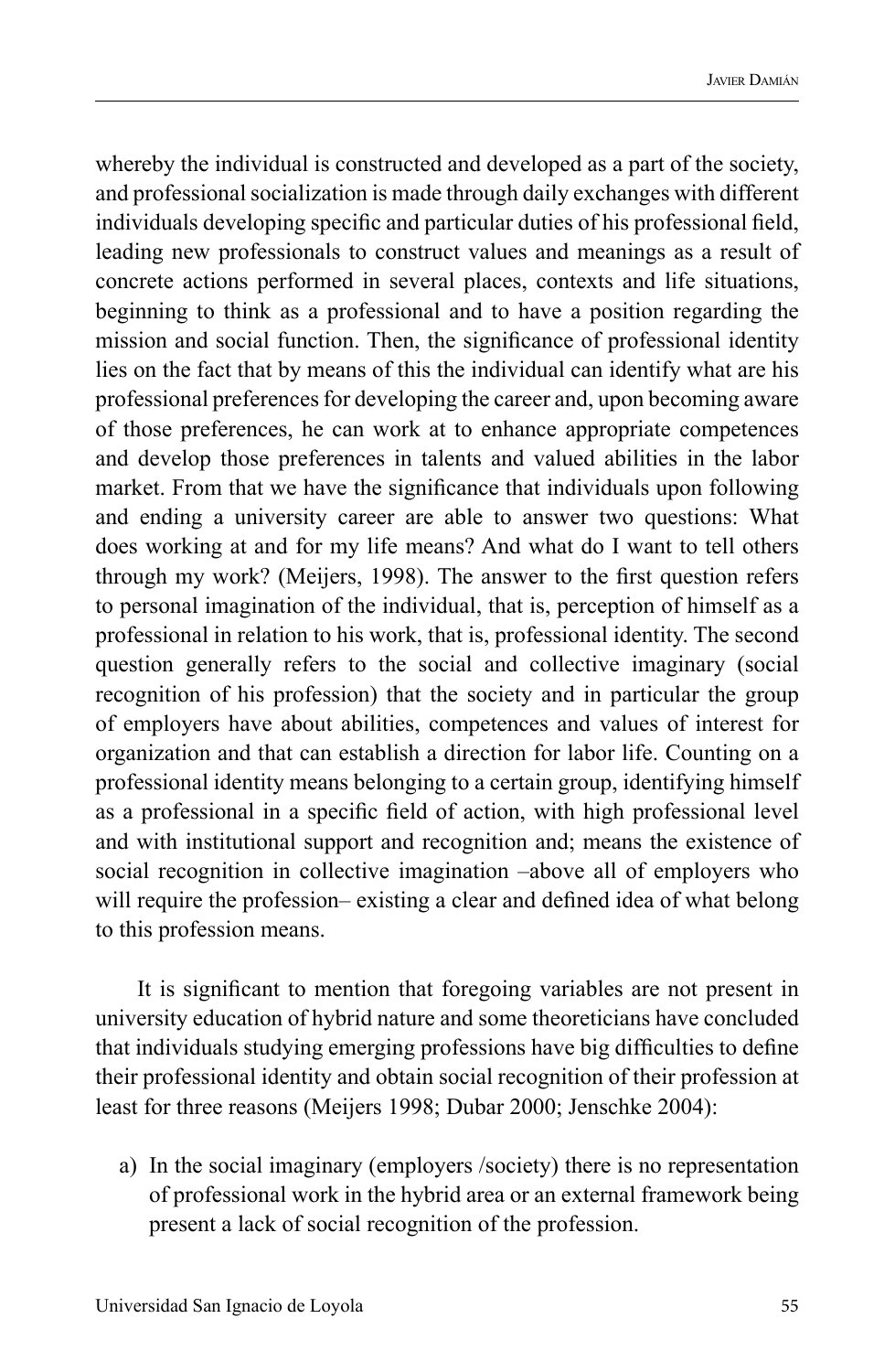- b) Since there is no practical framework hybrid professional education of the individual is generally based on goals, needs and requirements that people in charge of national educational planning say labor markets have, however, the foregoing does not involve the existence of a perception of need by the social collective to be answered by the professional, a situation extremely evident in the micro-scope.
- c) Since there are no hybrid professionals because of being an emerging area, professors participating in education generally belong to another disciplinary field by skewing the process of education and professional field in which they will be engaged, a serious situation since professional identity begins to grow from the university classroom.

Based on the foregoing situations, some scholars mention one of the conditioning factors of the school system in the context of globalization is the lack of cultural substrate for hybrid professions, caused by lack of professional associations improving the contents and identity of those professions or careers (Jenschke, 2004; Dubar, 2004; Meijers, 2004); thus even though persons in charge of educational policies of tertiary education justify in writing the need of hybrid professions actually there are no clearly identified labor positions in the labor market (Planas, 2014), there are no duly educated professors in this new courses or manuals or textbooks addressing hybrid contents (Clark, 1991).

# **Method**

Since the topic about hybrid university graduates was not studied in full the research work is exploratory, descriptive, uses a qualitative approach and is worked at with phenomena because a phenomenon is studied as perceived, experienced and lived by a person (Hursserl, 1986), meaning of experiences received by a person or group of people is described (Creswell, 1998) and gives intersubjectivity and intuition to understand socio-educational phenomena and describes reality experienced by others (Gurdián, 2007; Patton, 2002). An educational program was selected as a case study because this technique is a valuable resource when relates to a particular subject matter of research and it is purported to become aware of the details of interaction of the case with contexts (Stake, 2010). Population subject matter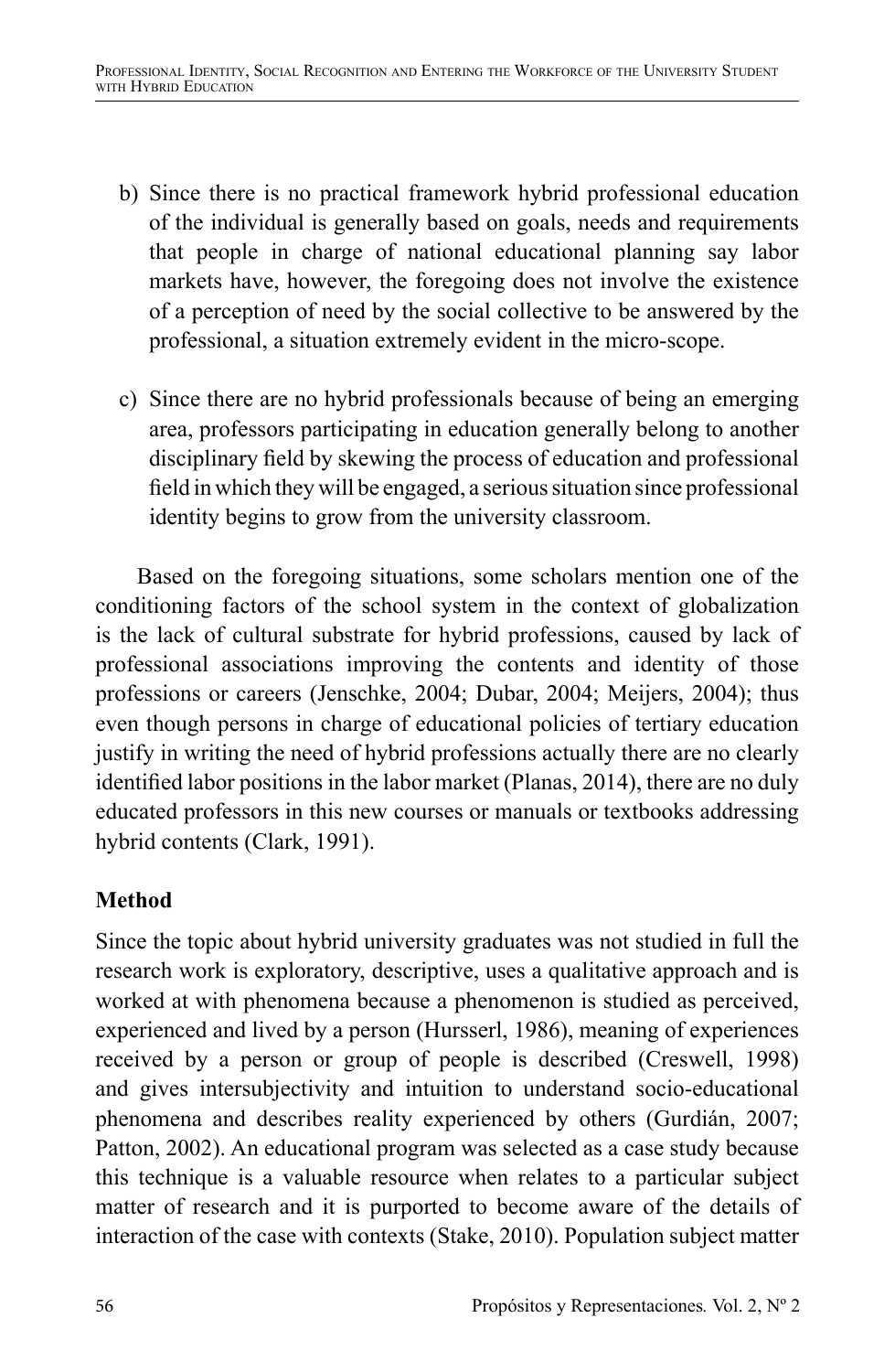of the study are graduates from the first two generations of Business Sciences courses of the Universidad de Papaloapan, based on the qualitative nature of the study and since a case study is not purported to generalize the statistical sampling but a particularity thereof thus it was decided to use a sampling by convenience for which ten graduates were selected by using the "*snowball"*  sampling techniques which enabled to add to initial key informants other informants associated therewith and stop sampling according to the principle of saturation for not to have a bias in results for which students were selected according to certain characteristics offering rich information for which graduates, either men or women, with a degree or not, employed or unemployed, with different academic average, of different socio-economic levels, among others, were included; thus a deepen interview was conducted for which the corresponding guide was designed from a series of main problems about the process of labor insertion originated from the review of literature supporting the research.

For the information analysis and interpretation, contents analysis was used since it is a procedure for categorization of verbal data and conduct, with classification, summary and tabulation purposes (Fox, 1981), the same that, for a rich interpretation two levels were considered (Espín, 2002): manifest level, directly related to what was said by graduates, their perceptions, ideas, for which direct transcript of answers based on certain code was used, limiting ourselves to classification and count of terms (categories), while latent level went beyond a simple literal transcript by trying to deduce what the graduate attempted to say or mean while intervening in results obtained (Álvarez-Gayou, 2005; Bogdan & Biklen, 1992). It was tried to use a simple language by faithfully using segments of magazines in order to "give a voice" to interviewees and trying to explain the argumentative basis giving sense to multiple events forming experiences of the insertion process and describing problems experienced in a comprehensive way, with narrative and broad but not technical descriptions. There is a preliminary analysis of information obtained from 10 exhaustive interviews to graduates, information that begins generating possible answers to problems under study.

#### **Results**

Results obtained are shown in this document in three paragraphs. The first one is a general description of interviewed graduates in order that this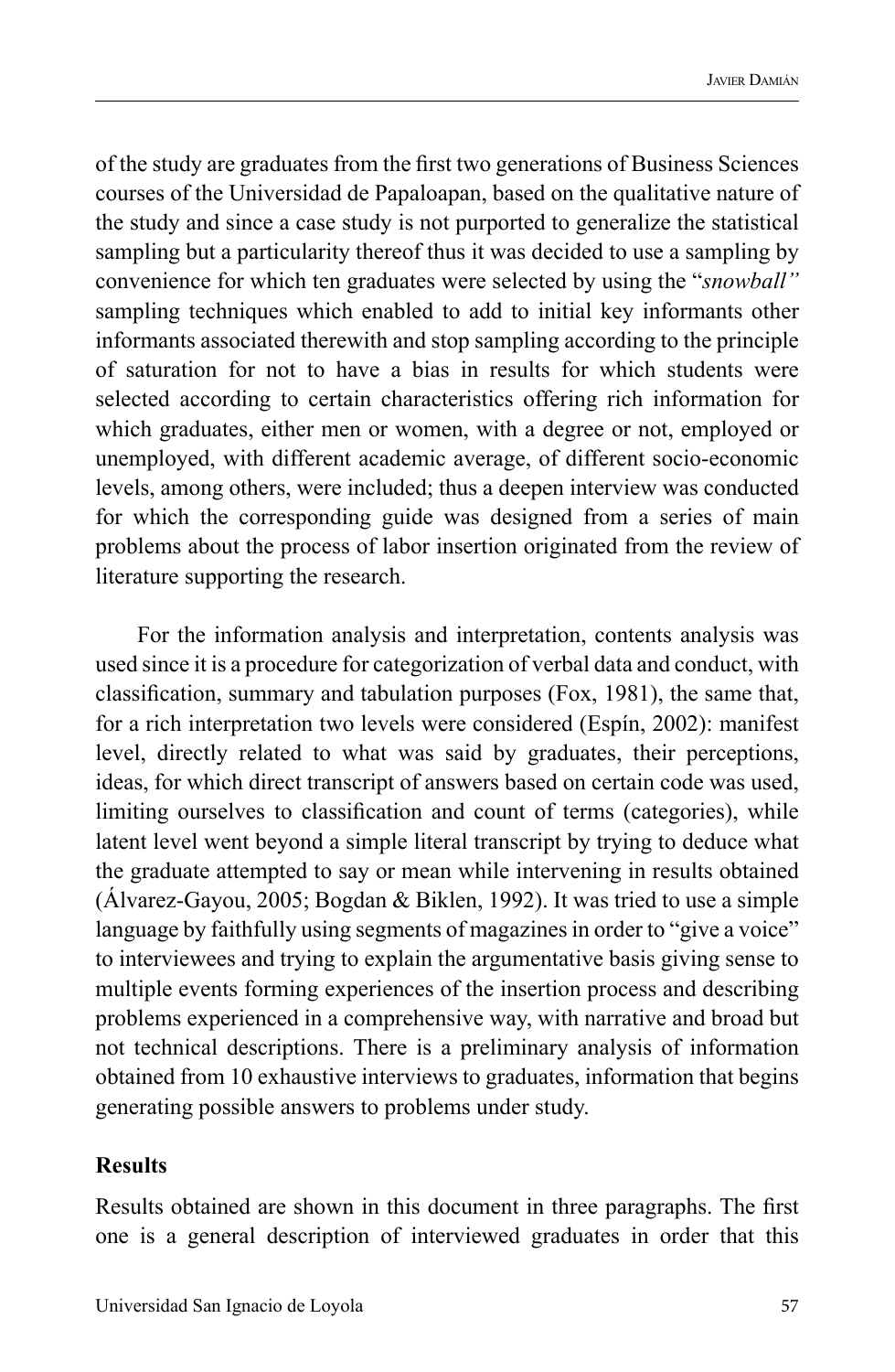information is used as a reference or contextual framework for interpreting information. The second and third paragraphs described variables of professional identity and social recognition seeking, to the possible extent, "to give a voice" to interviewees about the role that these variables play in the labor insertion process. It should be mentioned that we recognize that several factors influence the difficulty to find a new job and that labor insertion is a phenomenon depending of geographic, social, economic, market, political contexts and others (ANECA, 2009; Ginés, Carot & Conchado, 2010; Mora, Badillo, Carot & Vila, 2008), however, we only report the most representative preliminary results in reports which are originated from the research in relation to social recognition and professional identity of the hybrid career under study.

## **Graduates, Some Socio-Educational Characteristics.**

María (MA1GE1)<sup>5</sup> obtained an academic performance of less than 80/100 (scale from 0 to 100 used in the university), but she has always characterized by animosity and good sense of humor; during her studies, she went through many difficult economic periods and she had to work on weekends for the 5-year career duration in areas unrelated to what she studies. She tried to obtain a degree via General Entry Course Exam (EGEL) option of the National Evaluation Center (CENEVAL) but she got an unsatisfactory performance so that to date she has not obtained any university degree and states she is not interested in obtaining a degree. She comes from a lower class family and has two jobs in her work biography. At first, she studied Public Accounting at Universidad Autónoma Benito Juárez de Oaxaca in the city of Oaxaca but, due to economic issues, she returned to Tuxtepec and the only university education option existing in that city, which *"was more or less adjusted to what she wanted"* was Business Sciences.

Rosa (RO2GE2) is characterized by being a middle performance student (80/100) during her study years. She is very sociable and with many abilities for personal and group communication. She got a degree by EGEL option of CENEVAL. She comes from a middle class family where many close relatives such as uncles, cousins and others, have university level. Some of them own small companies. She began working as an administrative assistant

<sup>5</sup> Names were changed to keep interviewees anonymous. The following nomenclature is used in the work: MA: Name; 1G: Generation number; E1: Interview number.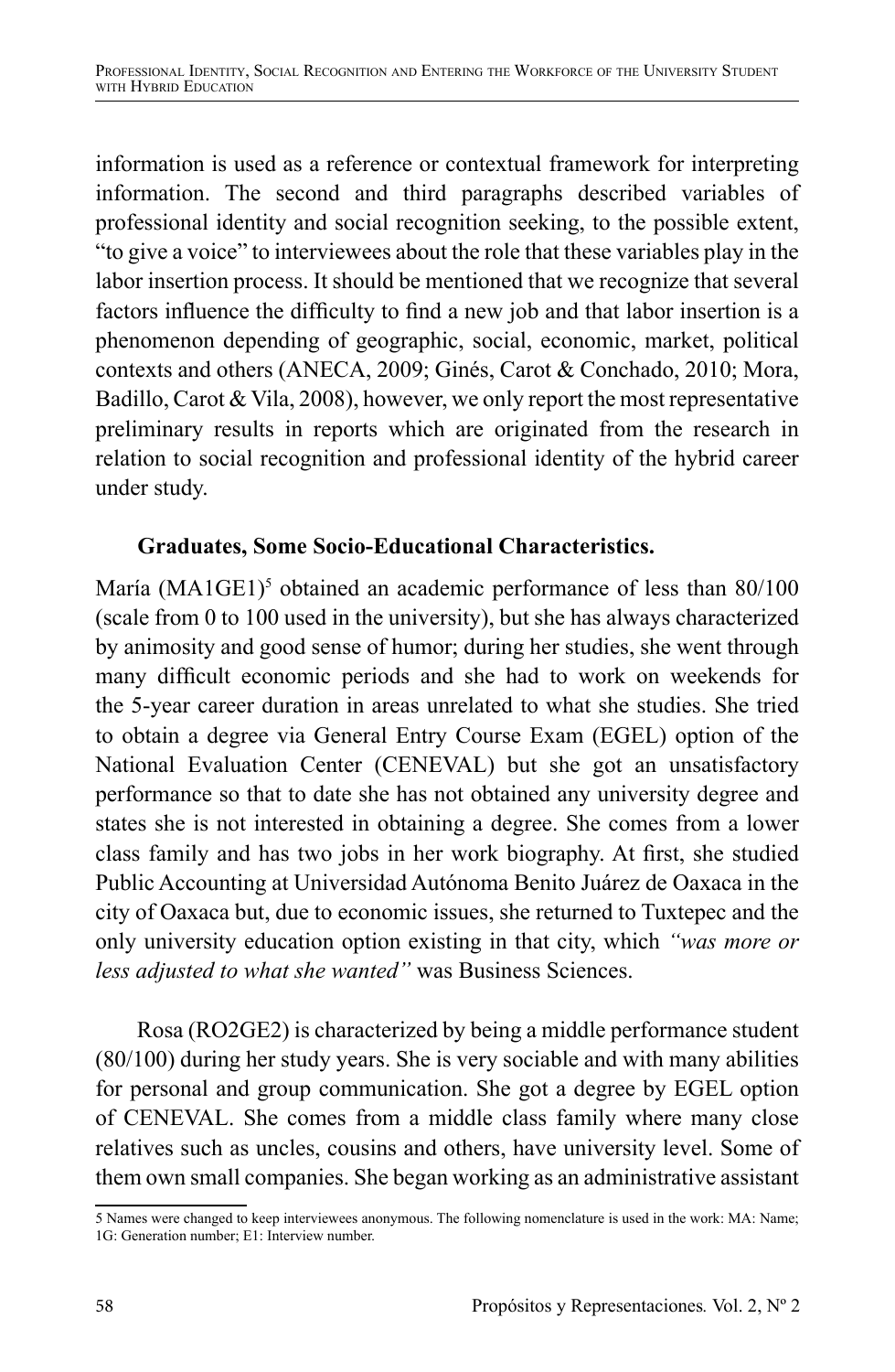in a business of her relatives, after that she quit the company and, at present, she has a second job. She comments she did not know about the name and meaning of the Business Sciences career but she decided to study it because "*the name sounds great and it was different from what she knew".*

Tamara (TA1GE3) her academic performance was lower than 80/100 and she is characterized by being individualist, with poor group work abilities. She does not have university degree since she never tried to obtain it by any of the degree grating option offered by the university. She states she will pay another university to re-validate her studies and thus she will obtain her university degree because she does not want to know anything about UNPA<sup>6</sup>. She comes from a middle class family where her father owns a furniture manufacturing micro-company. At present, she has two jobs in her curriculum. She states she wanted to study at the Universidad de Golfo de México located in the city of Tierra Blanca, Veracruz, however, during the last year of baccalaureate the University was just being constructed and when she concluded the baccalaureate it just began operations and since it was close to her parents' house they told her: *"why are you going too far, it is better than you stay here to study in this new university",* therefore she had no other chance to study Business Sciences.

Lourdes (LO1GE4) was a student with high academic performance who showed to be a leader during her university education, she was granted a degree through EGEL of CENEVAL. She comes from a middle class family and she never worked while she was studying. To date she has a work backgrounds consisted of three jobs in different companies. At present she works in the capital of state, city of Oaxaca in a company engaged in business consulting. She states she did not want to study Business Sciences but Fashion Design, however her parents did not support her to do this since they wanted her to *"move by the business world".*

Amanda (AM1GE5) like her colleague María, obtained an academic performance of less than 80%. She is funny and sociable with people she already know but she uses to have problems to begin new friendships. She does not have a university degree because she has never tried to take the EGEL exam of CENEVAL nor she has applied for the option to prepare a

<sup>6</sup> Information was provided for two reasons: because it was not requested by the university but for the thesis and, because of referring to a professor with whom had no problem during her study time.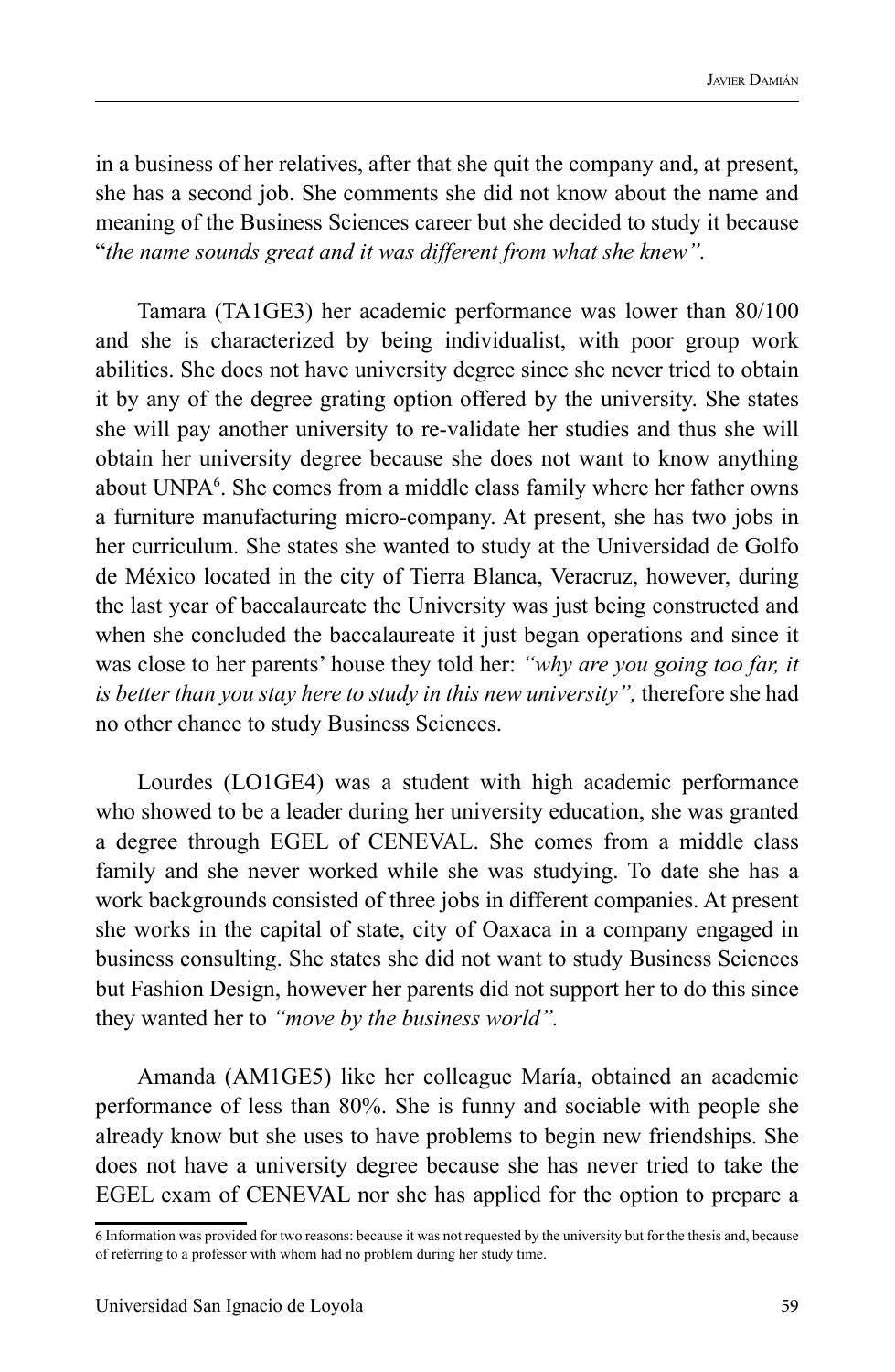thesis. She comes from a lower class monoparental family leaded by her father because her mother died more than ten years ago. From all interviewees, she is the one who took a long time to get a first job, approximately two years and a half, and therefore she attended more than 10 job interviews. She states she decided to study Business Sciences because it *"was the only option besides the Technology Institute of the city, an institution she did not want to go because of the permanent problems it faces"*; at present she works as an administrative assistant in one of the oldest and more known self-service in the city, at least before the it was established in Chedraui and Aurrera square.

Jonás (JO2GE6) had an academic performance of 80/100. He is characterized by being a responsible student. A very formal person with proper language and lexicon. He is respectful and attentive maybe because of her Christian family grounds. He comes from the rural zone but from a middle class family engaged in sowing, harvesting and marketing of citric fruits and *chiles verdes*. He was granted a university degree via CENEVAL option and he has three jobs as work backgrounds. At present he is unemployed because his 6-month contract expired and it was not renewed. He chose the business sciences career because of his close location to his domicile and some familiar people who studied in the university told him about it.

Gina (GI1GE7) with an academic performance below 80%, is a little shy with low abilities for verbal communication but she enjoys working in group; she tried to obtain a degree via EGEL of CENEVAL at the end of the career (November 2010) but results were unsatisfactory therefore, to date, she has not university degree. However, at present she is preparing her thesis protocol. She comes from a low middle class family engaged in manufacturing and marketing furniture. Since she got her first job as a credit manager in a micro-finance company for women she is still there. She states that she has been always looking for other opportunities but she has not found them. Regarding the career of Business Sciences, she chose it because the place was close to her house, because of the scholarship offered and the lower cost than that of the Tuxtepec Technology Institute.

Antony (AN2GE8) characterized by his academic performance (80/100), he is very sociable, with many abilities for verbal communication and team work; recently (September 2013) he was granted a degree through the thesis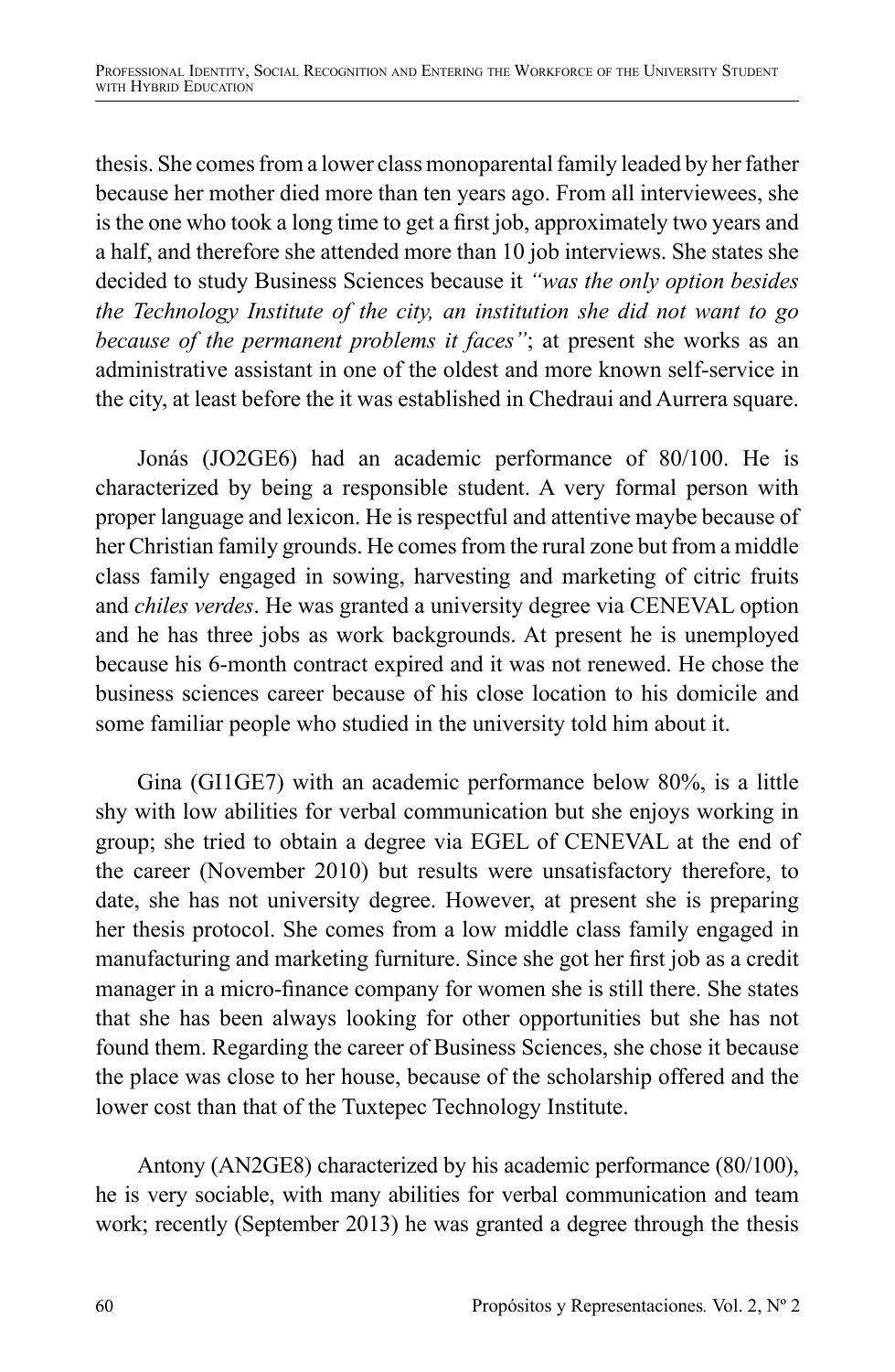development and defense option. He comes from a low middle class, monoparental family leaded by his mother because his father just died. Regarding his work backgrounds, he has two very different jobs because the first was as an accounting assistant in an accounting and administrative consulting company and, at present, he works as a baccalaureate and university professor in a private educational institution of the city. He states he chose to study Business Sciences because he thought *"since it was a new career I was not going to have many competitors to find a job but things are not the way I thought"* and *"if I went back in time, I would not study the career and better chose Administration"*.

Leonel (LE1GE9) had an academic performance of less than 80%. He is sociable and funny but less formal and organized to carry out school activities. He has no degree because to date he has not provided social service or studied the levels of English, which are necessary requirements to continue the degree granting process. He comes from a low class family, from a rural zone engaged in the cultivation of sugarcane and corn; more than three years of having concluded the university career, he has no formal employment in any organization since he attended several interviews with no satisfactory results; therefore, for the time being he is helping his father and brothers with farming works. He states he never wanted to study Business Sciences, he always dreamed about being a civil engineer or architect because *"I like mathematics a lot, I also know it a lot"*, but since they are expensive careers and he is a low income person he had to study Business Sciences.

Jerry (JE2GE10) had an academic performance slightly below 80/100, however she showed to have leadership and communication and group management abilities; he was granted a degree by EGEL of CENEVAL. He comes from a low middle class family living in a rural village. According to his work backgrounds, he has had two jobs and at present he is responsible for the area of marketing of a local journal. Regarding his career, he states that since he studied baccalaureate he had heard of the university and Business Sciences career and it called his attention, that is why he decided in advance to study it.

#### **Professional Identity and Labor Insertion.**

Within the characteristics of hybrid university education there are some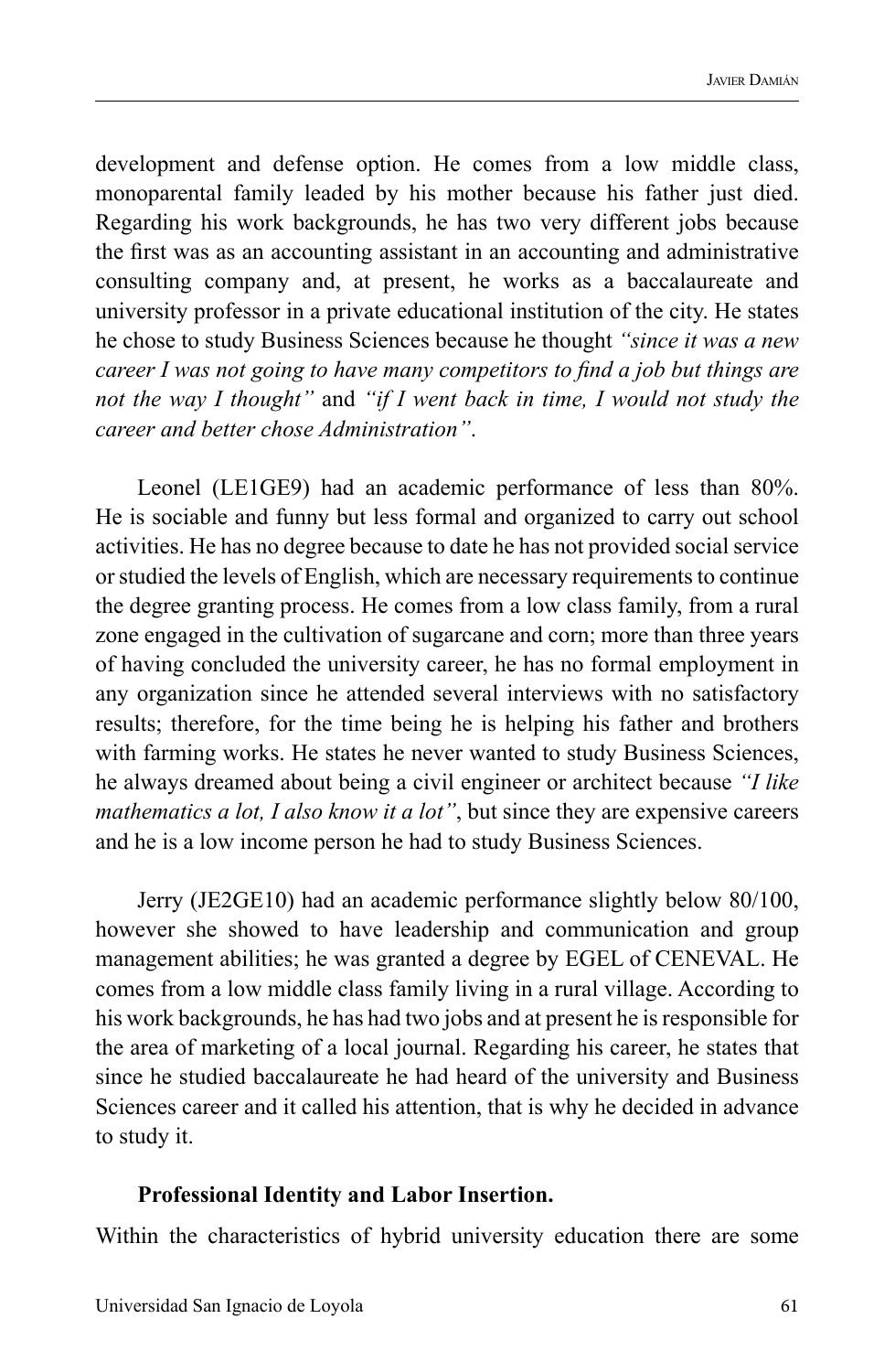limiting factors for the student to develop over the professional education his professional identity, understood as that representation created around a specific work field which is recognized in the society, and among a group of individual identified as member thereof, which characteristic is to share this social representation of profession and sense of belonging Ávila y Cortés (2007). However, this case study repetitively establish that graduates from LCE have not developed professional identity because in job interviews they have difficulties to explain the specific field of university career as expressed by graduates themselves:

When in interviews they ask me what a Business Sciences graduate can do I always say *"a little bit of everything"* and I realize who interview me is not convinced with my answer, I perceive he imagines not even me know what specific duty I have... and they are not far from reality (MA1GE1).

In fact, it was complicated to explain what my career is, in three job interviews it seems that human resources agree with asking the question *"explain me about your career, what did they prepare you for, what do you know to do, how are you specialized",* and in fact I think all colleagues have difficulties to explain or answer with conviction because the university never told us what our preparation was for, they only taught us a little o everything …(AM1GE5).

Foregoing comments confirm the statement rendered by Sáez (2007) in the sense that a hybrid professional at the beginning does not know to identify with accuracy what knowledge or works he has in the company or the level of intensity. That is, unlike the specialist professional, who has a field of knowledge and a specific work, the hybrid professional has to be sure his actions lie on solving important issues requiring more complex approaches. Jointly with the foregoing, graduates express or perceive that since they cannot give a justification of their professional profile, which leads to a lack of professional identity, this is one of many factors limiting his labor insertion since it is considered that the employer in work interviews take into account the fact they do not know what activities can be specifically performed in the companies:

The truth is that I am spending a lot of time looking for a job with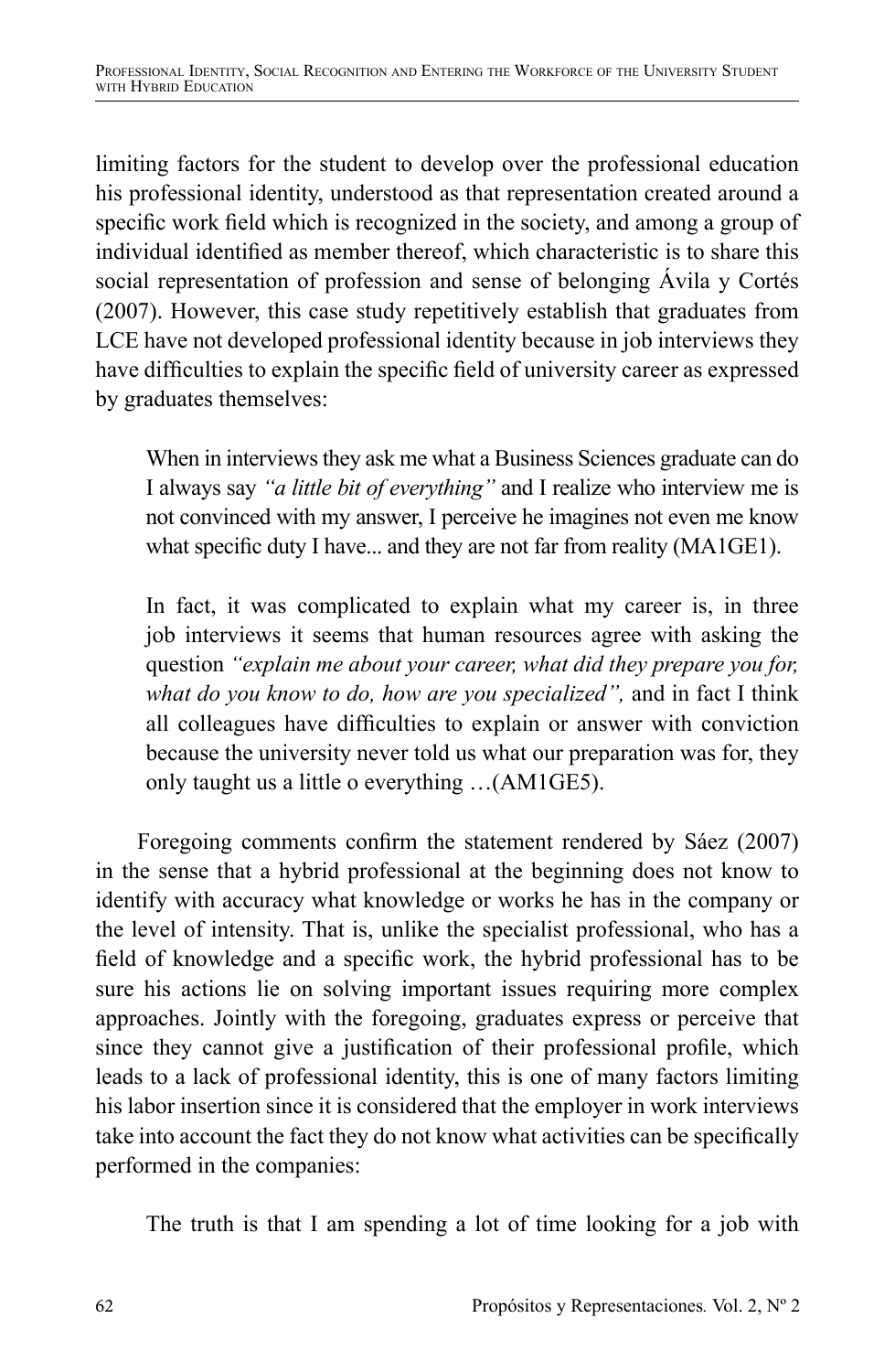negative results, I attended almost 10 interviews and nothing... I have always difficulties to explain in interviews the type of career I studied, actually I do not know clearly what are the duties I can perform in a company (AM1GE5).

The ones who studied Business Sciences have problems to explain exactly what our duties in comparison with others are, I am at present in a small company as an accounting assistant, even though I know I am not an accountant but there we go. The colleague... works in COMPARTAMOS [Microfinance for women] as a credit manager and we have talked that we were not prepared for this in our career, however since we know a little bit of everything, with enthusiasm and dedication a person ends learning about the task assigned (RO2GE2).

We are in the case of the phrase:*"we are not from here or there"*, for example, we know about accounting but not a lot like an accountant, we know about administration but we are not specialist, we studied merchandising in the career but we are not in the position of a merchandiser. Maybe in some companies we have to turn into specialist assistants and we can be used as a joker when we are assigned several administrative type activities (LO1GE4).

Theory states that the presence of a professional identity in university graduates plays a significant role in rapidly searching a first job, that is, when the graduate is fully aware of or knows about the role to be played with his professional education in the professional field, this will transmit certainty in the job search process because it is evident that he knows what several activities he can develop and in what positions or areas can be placed in the companies (Miejers, 1998); nevertheless, in this specific case, the lack or absence of said professional identity in Business Sciences graduates has become an obstacle for the graduate because his safety and self-confidence were weaken when facing several interviews in the job search process as commented by our interviewers:

At first, I was afraid of going to a company to apply for a job because a graduate from Business Sciences was never requested, but I said: *"if they need an accountant I know about accounting and if they need an*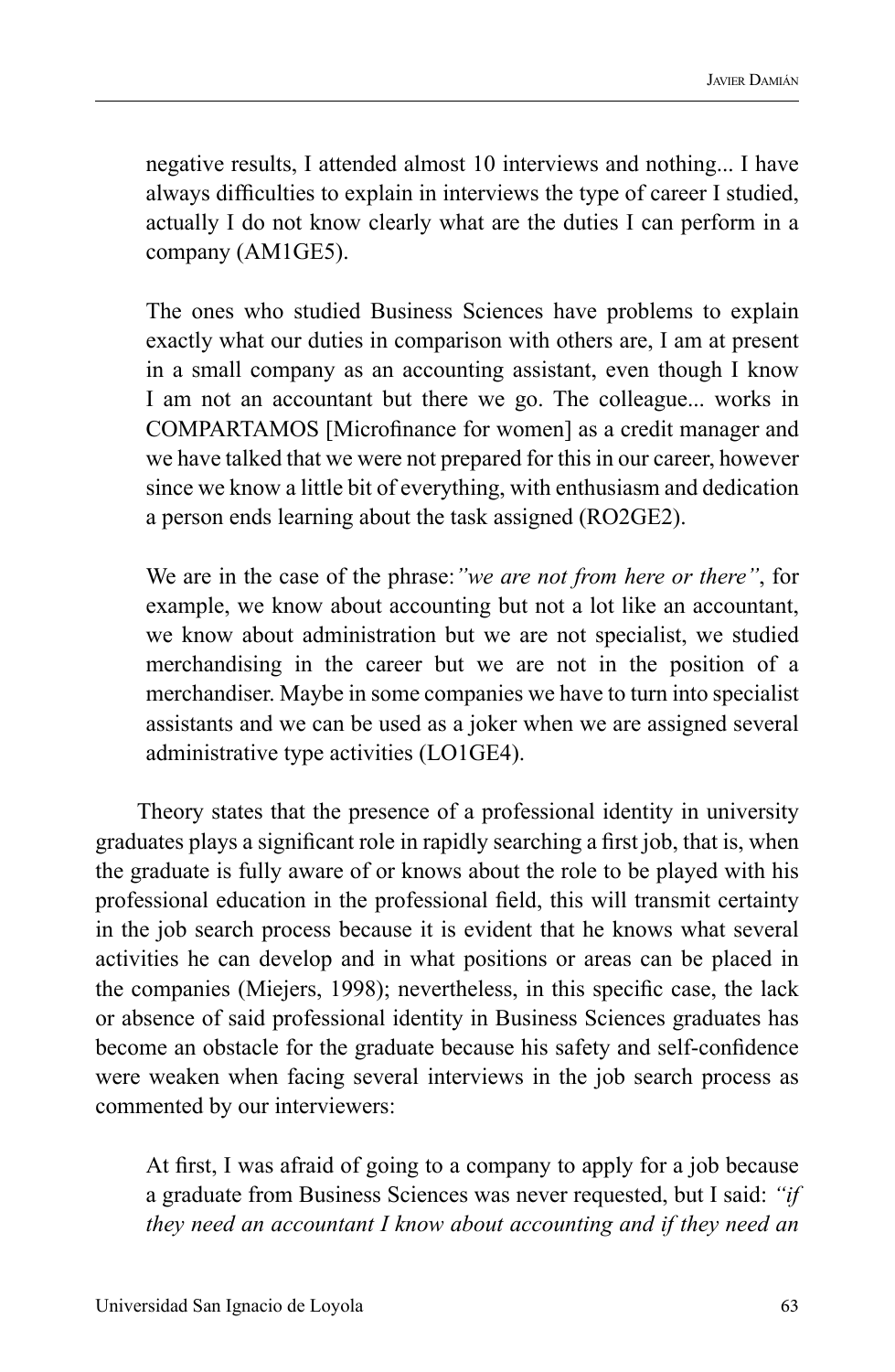*administrator I also know a little. I think with a little of training in the company we can carry out the work performed by accountants and administrators"* (AM1GE5).

I got this current job because of my merits, I attended many interviews and nobody called me, but I did not feel discouraged, once I saw an accounting assistant was needed and said to me: *"let's go, finally if they tell you are not an accountant you do not lose anything"*, they interviewed me and told me then they will call me, I thought nothing was going to occur but they called me and I got the job, salary is good, however all colleagues tell me accountant, at first I told them: *"I am not an accountant",* but today I continue being an accountant for them (MA1GE1).

Since I had no recommendations for a job, I had to do it by myself, offers are rare and in newspapers from here Tux[tepec] there are some vacancies, but in more than one year I have never found that they need a Business Sciences graduate, they always need accountants, administrators and sometimes merchandisers.... I think companies do not know about our existence which is making difficult the possibility to hire us (AM1GE5).

Graduates comment that unlike other professionals with a university education with traditional careers recognized by employers and, therefore, with a strong professional identity, they have to deal with the problem of being able to explain what their university education consists of and that situation places them in disadvantage at the time of competing for job positions:

I was very lucky… they were requiring personnel for administrative activities at COPPEL and I attended the interview. From all applicants I was the only one who studied Business Sciences at UNPA, the other were from the Technology, Administration, Accounting and Information System schools. When the Human Resources Manager interviewed me he told me he did not know about the career of Business Sciences, when he told me that I thought: *"I will have no chance to get the job"*, however, he told me*: "ok, tell me about the areas and main subjects you study in*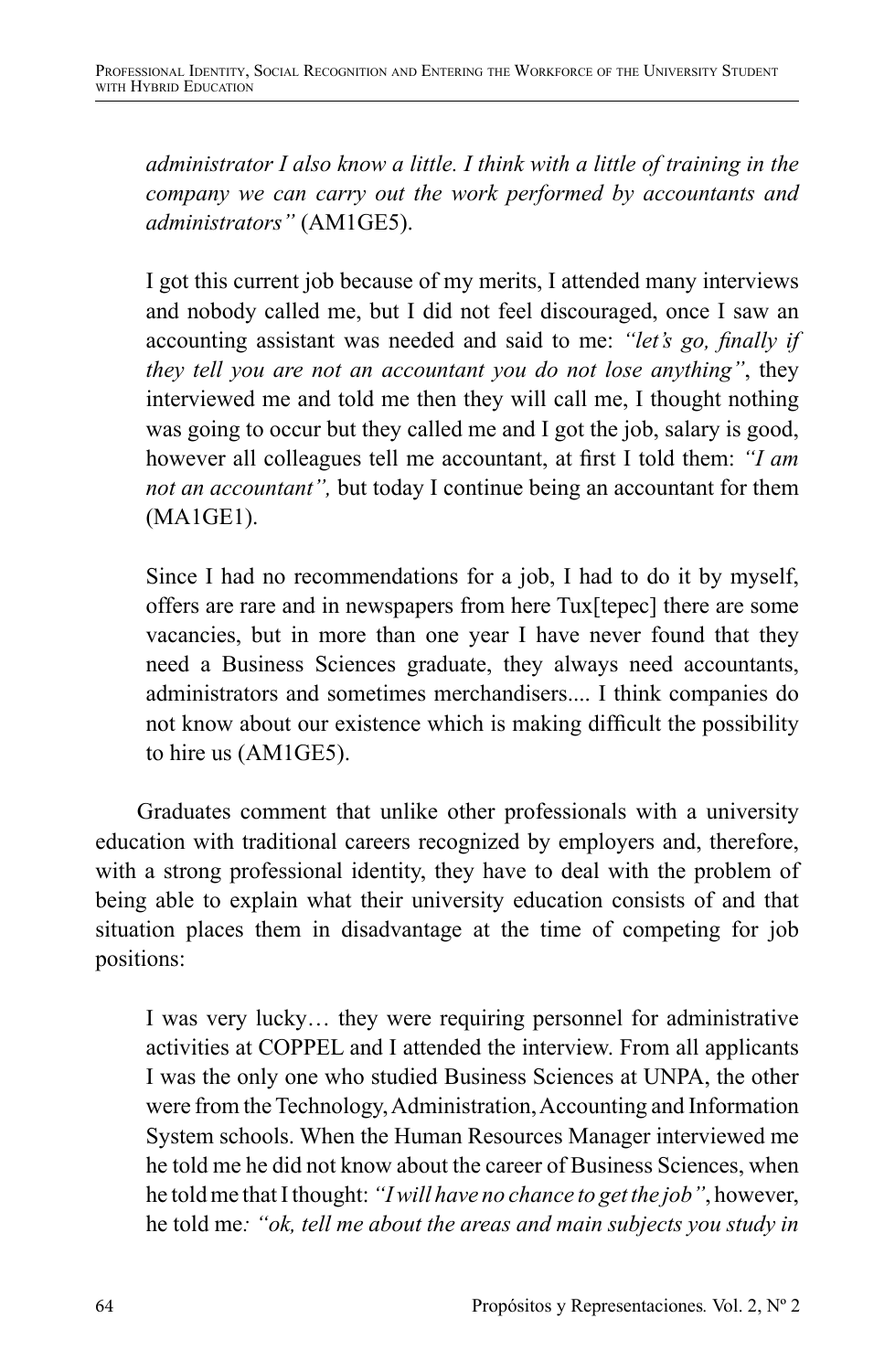*this career",* I told him: accounting, administration, merchandising and finance, finally he told me: *"ok, we will give you an opportunity and we hope this career helps you to have good performance in this position "*  (MA1GE1).

It is worth mentioning that these limiting factors for labor insertion are not only experienced by graduates in an immediate geographic context, that is, the city of Tuxtepec, Oaxaca where the university offering the career of Business Sciences is located, some interviewees who moved to find new work opportunities in other cities of the neighboring state of Veracruz tell us they have always faced similar situations:

As soon as I graduated, I took courage and went to the port of Veracruz to find a job, there I began to face some difficulties... I remember I attended an interview with TELMEX, the person in charge received me with cordiality, everything was going well until she read the application and told me: *"Wait, you say you studied Business Sciences, What is it? I have never heard of that career "*, so I explained her this is a career very similar to Business Administration and both professionals can do also the same thing, but I recognize I go a little nervous because it is a little bit difficult to explain what the university taught me (JO2GE6).

I remember that in an ADO group in Córdoba, three applicants of a total of 12 were finalist in an interview, one of them was an Administrator and the other one an Accountant. Finally, when the human resources person in charge interviewed me she asked me a lot of questions about the career, for example, what it was about, what subjects were more important in the career, like administration, accounting or finance. She told me: *"it is the first time I have heard of that career and it is not clear for me what they teach you"*, so I understood it was necessary to explain at what we are good, in which areas we can develop and, above all to make people know about and identify us as professionals (LO1GE4).

Results obtained show that in the case of hybrid university professions, it is necessary to foster mechanisms facilitating the acquisition of professional identity and in agreement with the theory suggesting that during professional education, student do not have to be concerned about acquiring capacities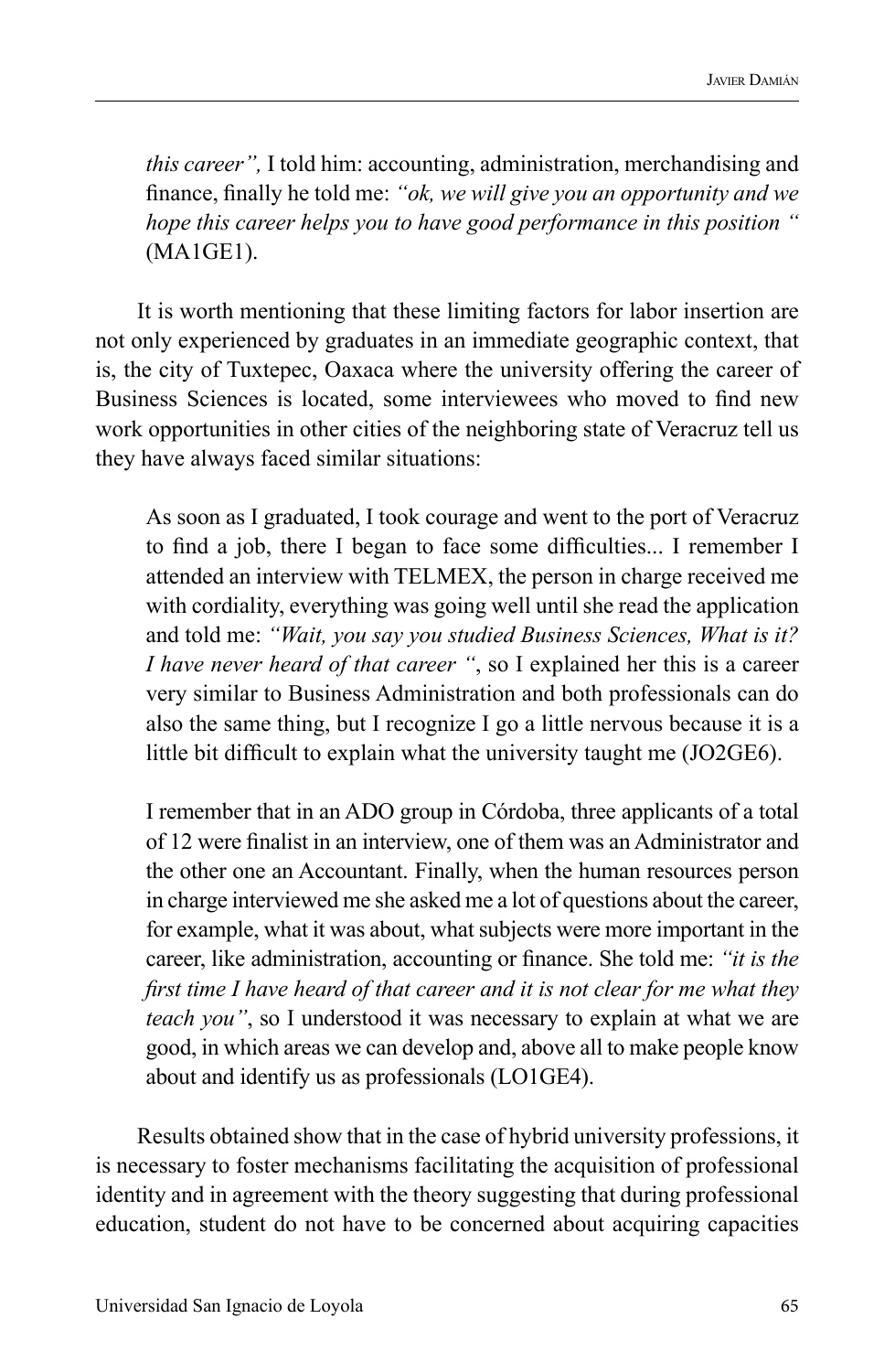inherent to the university career, but also a career identity (Miejers, 1998), because thus graduates can assume, with motivation, the process of search of the first job when identifying with a delimited professional practice and with their profession peers or "colleagues".

## **Social Recognition and Labor Insertion.**

The studies on labor insertion recognize the significant role performed by social recognition of a professional, which means the level of recognition, acceptance and valuation of a profession by several socioeconomic strata of a society, above all by the employers as a whole. In this study case, the lack of social recognition of LCE for employers was corroborated since there was no clear delimitation of professional action of graduates since they get confused and have difficulties to identify several jobs that may be performed in the company and, therefore, offer job positions. Repetitively graduates state that the lack of social recognition is a disadvantage in comparison with graduates from university careers who enjoy broad recognition from employers:

"many times they asked me: *well, what do you know to do according to your career? What are you good at?*, and it is difficult to say we know a little bit of everything, because I realized my interviewer was not convinced with the answer I gave, I felt the interviewer thought it was unclear to me in what type of work I was good at (MA1GE1)".

Uncertainty about the career by employers caused a discouragement in some interviewees despite at first they felt interested, a situation that is serious since theoreticians state that a positive attitude is a very important individual factor to face the process of search of the first job with success; this situation was described by Tamara:

"It is a little bit complicated to have an opinion on this because there are many things to talk about… wow! [Colloquial expression in the region] how to explain it, for example the career is good, we are well educated, thus we go with bell on to interviews and gee whiz! You find a barrier: they do not know that a Business Sciences graduate is and this discourages us, you feel strange in comparison with others with wellknown careers (TA1GE3)".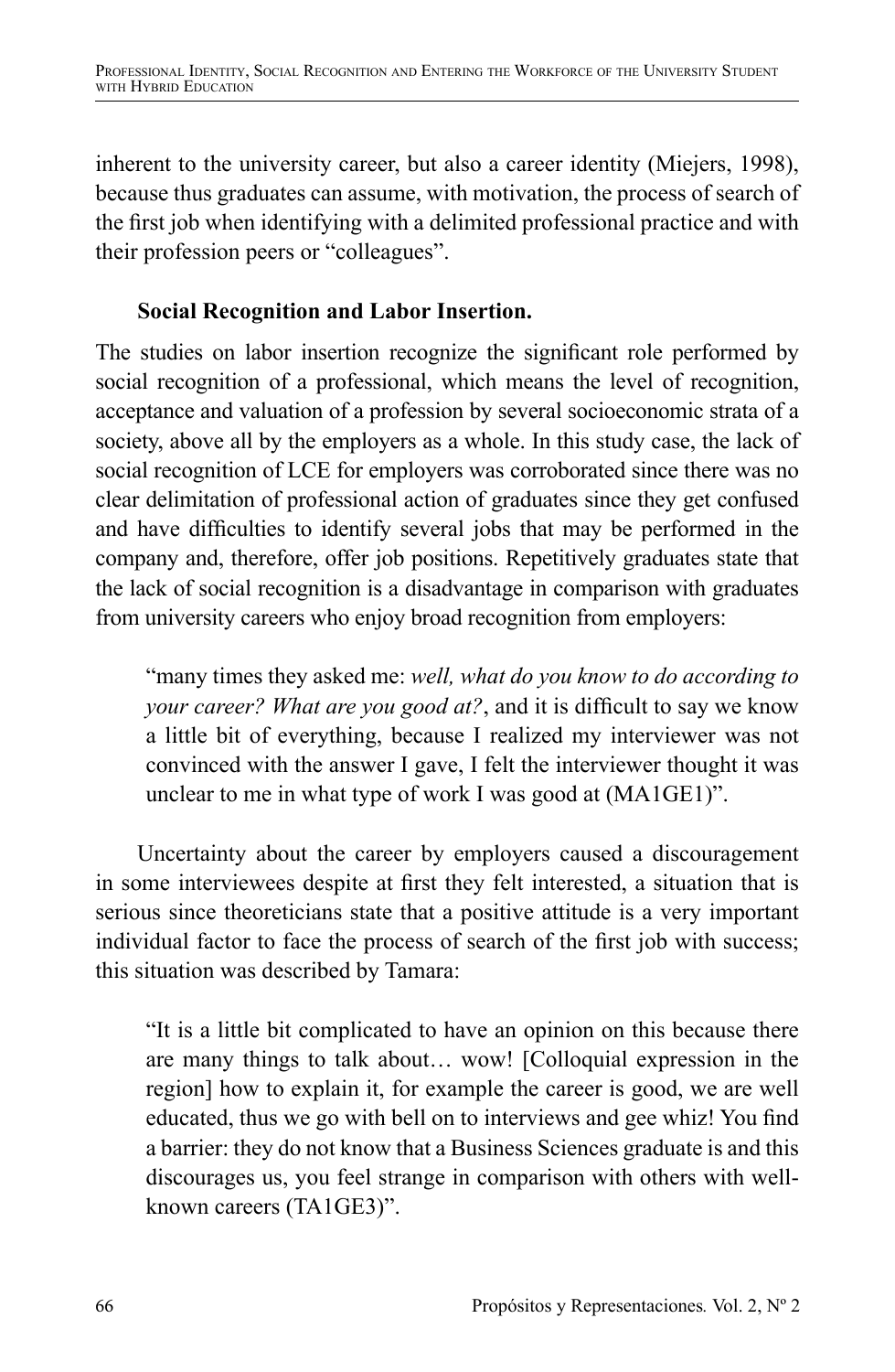It is interesting that implicitly many interviewees consider one of the objectives of hybrid careers belongs to them when they state that their university career is good because of their multi-disciplinary education and how much they should feel satisfied for getting a job, however, they considered employers' failure to know about this creates discrimination or unfair competition for job positions making labor insertion difficult:

"the career should make easy to find a job because we learn a lot, but since companies do not know about this career this is a problem, I think if companies knew we could find a job easily because we can occupy many areas or departments, but in all interviews I was asked to explain about it, it was like an interrogatory very different from other graduates from other careers who know then they will be hired (LE1GE9)".

In other cases, graduates state that because of being first generations, they are unknown in companies and for this reason they face a very marked discrimination in labor field where employers choose to select already proven options, that is, hiring graduates from very positioned careers in the collective imaginary thereof, showing what Caso and Calonge (2001) say, in the sense that social recognition of a profession is a synonym of social usefulness thereof and impossibility to be exercised by unqualified people for this:

"a business career helps you and also makes you difficult to get a job, I think that while time goes by everything becomes more favorable, but since we are still new, companies do not know about first generations and that means less points in interviews, together with the fact that nobody requires a graduate from Business Sciences, so since the very beginning we feel separation or discrimination (JO2GE6)".

In the same order of ideas, some interviewees directly "point out, accuse" or attribute the fact of being unable to insert easily in the labor field to the fact that employers fail to know about this hybrid university career and they have to "beg" to receive an opportunity to show in work they are able to do many things, a situation which causes discomfort as shown in this comment: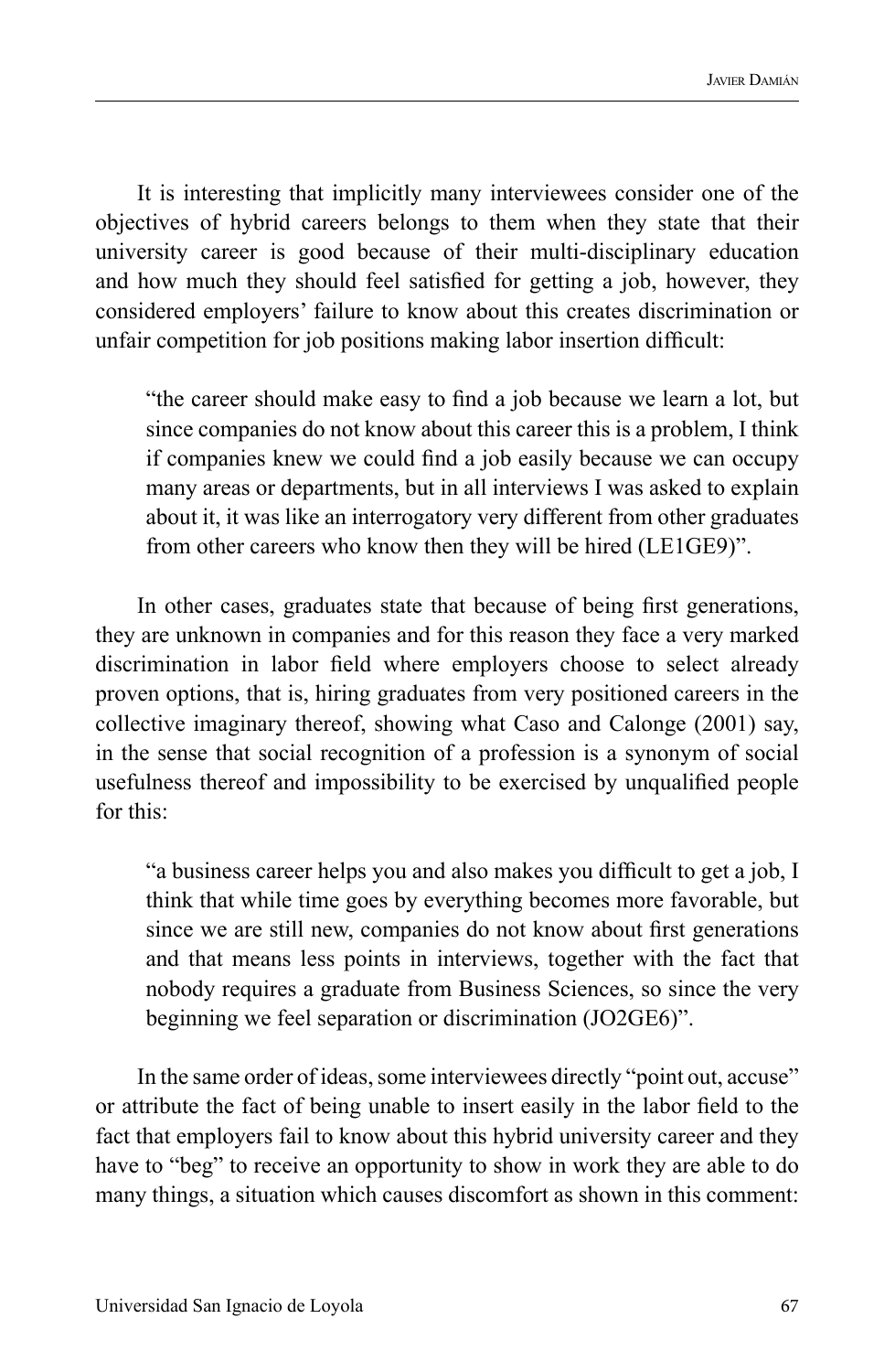"so it is clear that this career makes us difficult to find a job, despite we are well prepared and have a lot of knowledge in different areas, but this is not helpful because we only know about this, it seems that employers prefer already known options and we just have to ask for an opportunity to show them how we can work (AN2GE8)".

LCE career in the area of influence of the university is so unknown that regarding this issue Gina said that during a year of looking for her first job, she never saw or became aware of a job offer requesting a graduate from this career, so she was forced to attend interviews for graduates from other related careers, evidencing an unfair competition in this field of work:

"the truth is that the career does not help you to find a job, more than one year of reading the newspaper almost every day I never found companies that required a Business Sciences graduate, they always asked for Administrators and Accountants and finally they requested graduates from related areas where we are included, but that was the last thing, which means that since there are no administrators or accountants they will require business people, so our career is unknown because we are not considered in job offers (GI1GE7)".

Based on the foregoing, some interviewees like Jonás states that despite performing several activities of the accounting area due to general university education they are at disadvantage, because employers rapidly prefer to hire for these areas graduates from Accounting, thereby causing work discrimination:

"many people do not know about us, otherwise they would not ask us in interviews for our career and for what the university trained us, besides they do not know about our professional profile, I can apply for a job of accounting assistant or comptroller because I know I was educated to do this duty but the employer gets surprised because he has in mind that corresponds to the profile of an Accounting graduate not a Business Sciences [graduate] therefore we are at disadvantage (JO2GE6)".

Lack of information about this LCE career is such that in the city where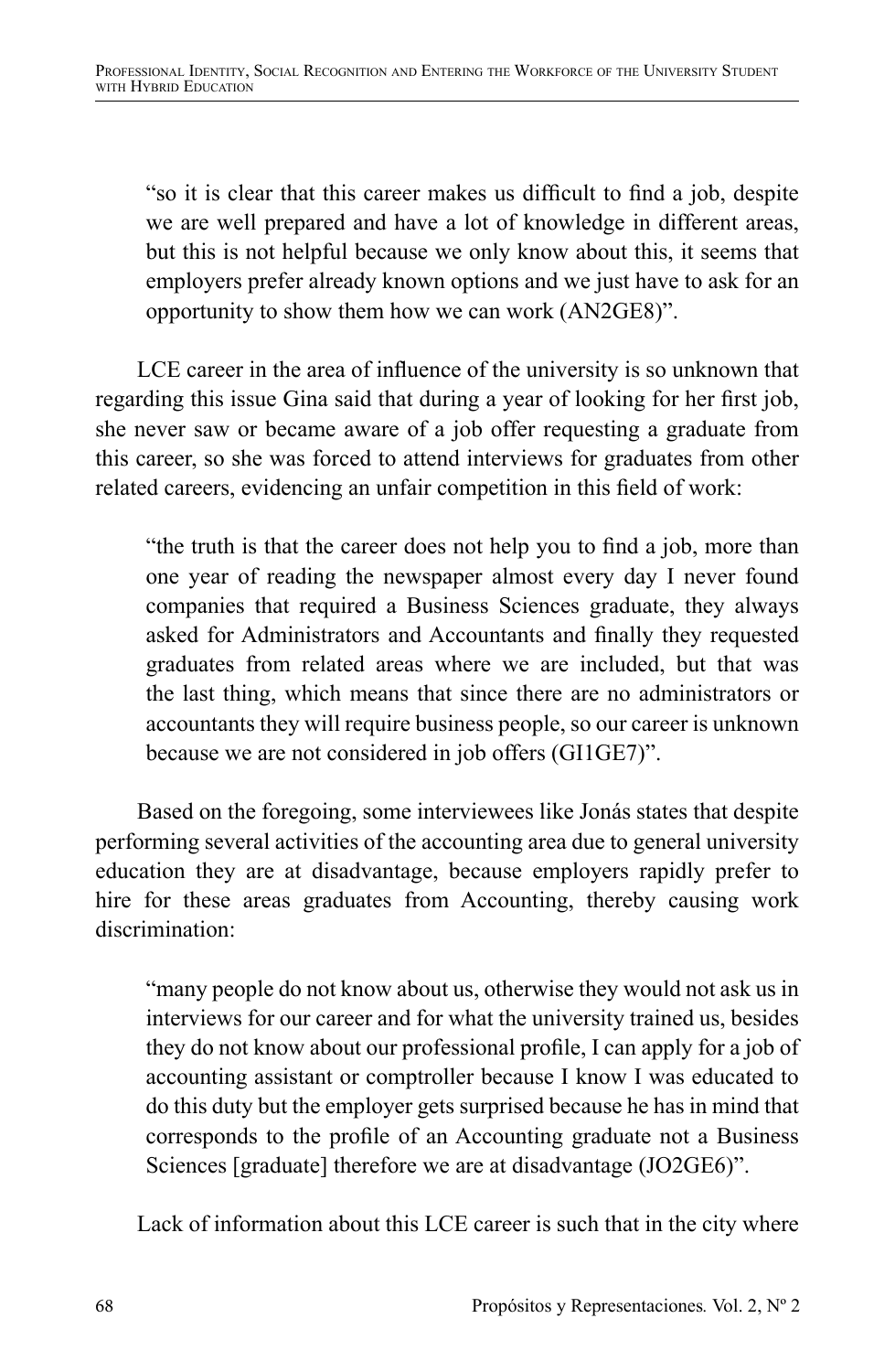the university is located, employers believe graduates with this university degree studied at IES from other states of the country or require graduates to explain or give reasons for which they believe they can carry out tasks related to the area of accounting, this situation was clearly illustrated as expressed by Tamara:

"information is null because in my first job my career was unknown even people did not know about my tasks, then they told me if I was not an accountant for which reason I believed I could perform this job, so I had to explain that we, different from administrators, take more courses in accounting and I considered I could develop well as an accounting assistant, apart from that when I attended the interview for this [present] job, the interviewer got surprised at hearing the career's name and asked me in which state [of the country] I had studied because he had never heard of this career, so again I had to explain everything about this, but I am not the only one, I think all my partners went through this, that is, explaining what a Business Sciences graduate is (TA1GE3)".

Lack of social recognition of the profession causes interviewees consider that they face a discriminatory labor insertion process because employers, upon giving them a job position, they try to give them an opportunity to "prove" what they can do with unknown university education and they will be under evaluation regarding their performance as expressed by Gina:

"it is a big problem that many of us had to face because we are unknown, here in COMPARTAMOS I was the first one to be hired and I had to compete with others who wanted to get the position, but I realized the recruiter was not convinced about my career since many times he told me that he did not know what it was, he had not heard of this career, but at the end he told me if it was an economic-administrative career he could give me an opportunity to show him what I knew and I was going to be under evaluation for three months (GI1GE7)".

This situation was not different for those interviewees who looked for a job in other cities as in the case of Lourdes who believed that in the City of Oaxaca and in the port of Salina Cruz she would have no problem due to lack of social recognition of the career because they are cities close to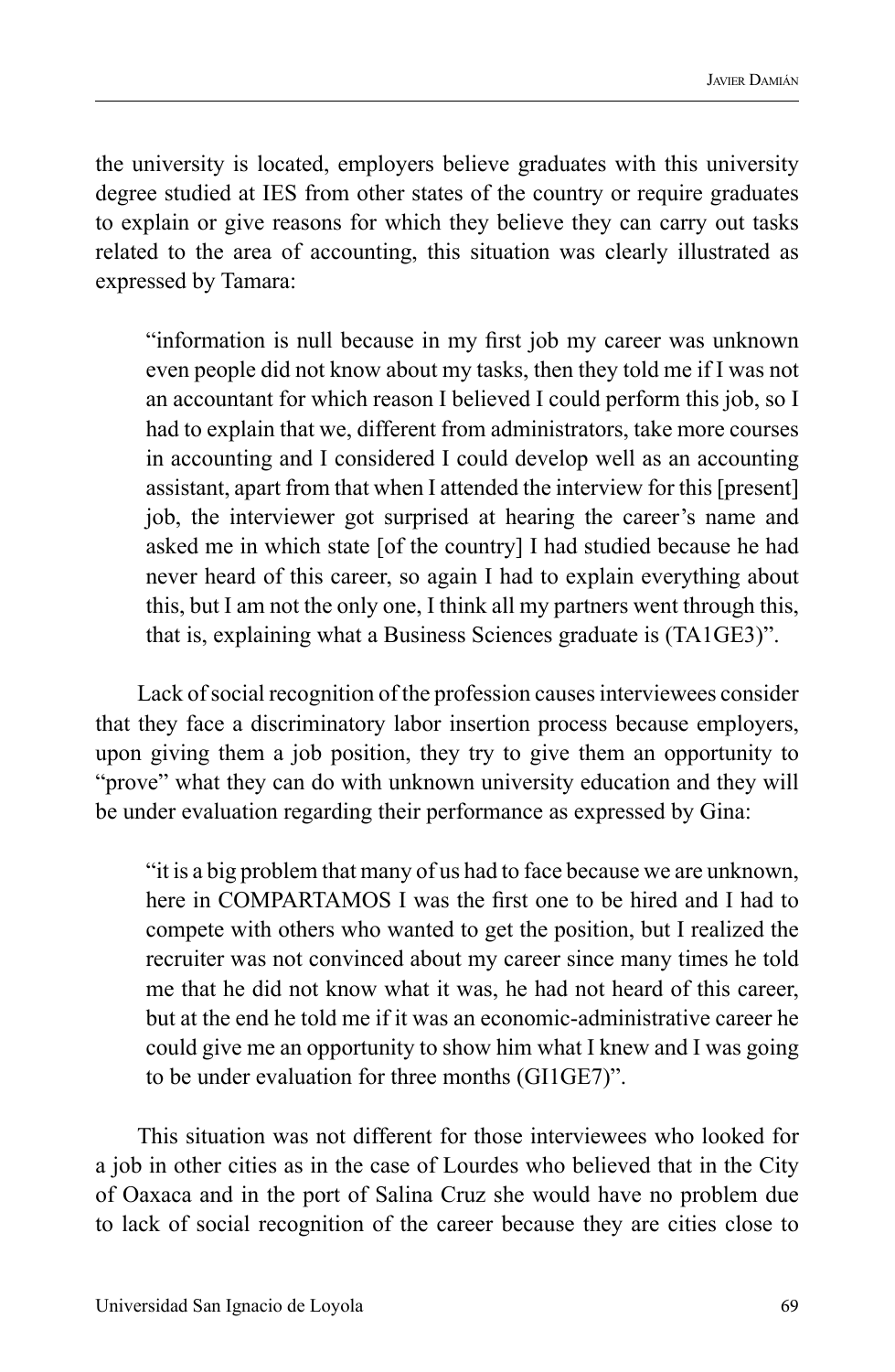other universities of the system offering LCE for many years and with many generations of graduates, however, despite the foregoing, this university career is still unknown in these cities:

"in three jobs they did not know about the career of Business [Sciences] and I worked outside Tuxtepec, at CEMEX and when I arrived in that consulting company in the city of Oaxaca I thought they already knew about my career because according to UTM [Universidad Tecnológica de la Mixteca] this institution has more than 10 years offering the career and due to its proximity I thought many graduates were working here in the capital, but it was not like this; the same occurred in Salina Cruz because of being close to UNITSMO [Universidad de Istmo] which offers business sciences courses and also this career is unknown, then we are ignored [for companies] and we have to explain in interviews about our existence and that we know to do things well (LO1GE4)".

According to comments made by many interviewees, lack of social recognition of LCE as a hybrid university career represents a big obstacle for labor insertion and constitutes a challenge for them so that through performance in companies they can open vacant posts for new generations of graduates:

"graduates from Business [Sciences] have a big challenge to open doors and spaces in companies for future generations because, despite our career prepares us very well in companies, we are ignored, nobody knows about us or about what we do or education, therefore many colleagues worked very hard to position themselves and find a job rapidly (JE2GE10)".

Then, according to experiences lived by interviewees, it is easy to understand the serious situation faced by university graduates with a hybrid education due to lack of social recognition of their profession because to date they do not have an area of professional activity defined and legitimated by the scientific community and, have no code of ethics regulating the exercise of the profession (Juárez, 1993).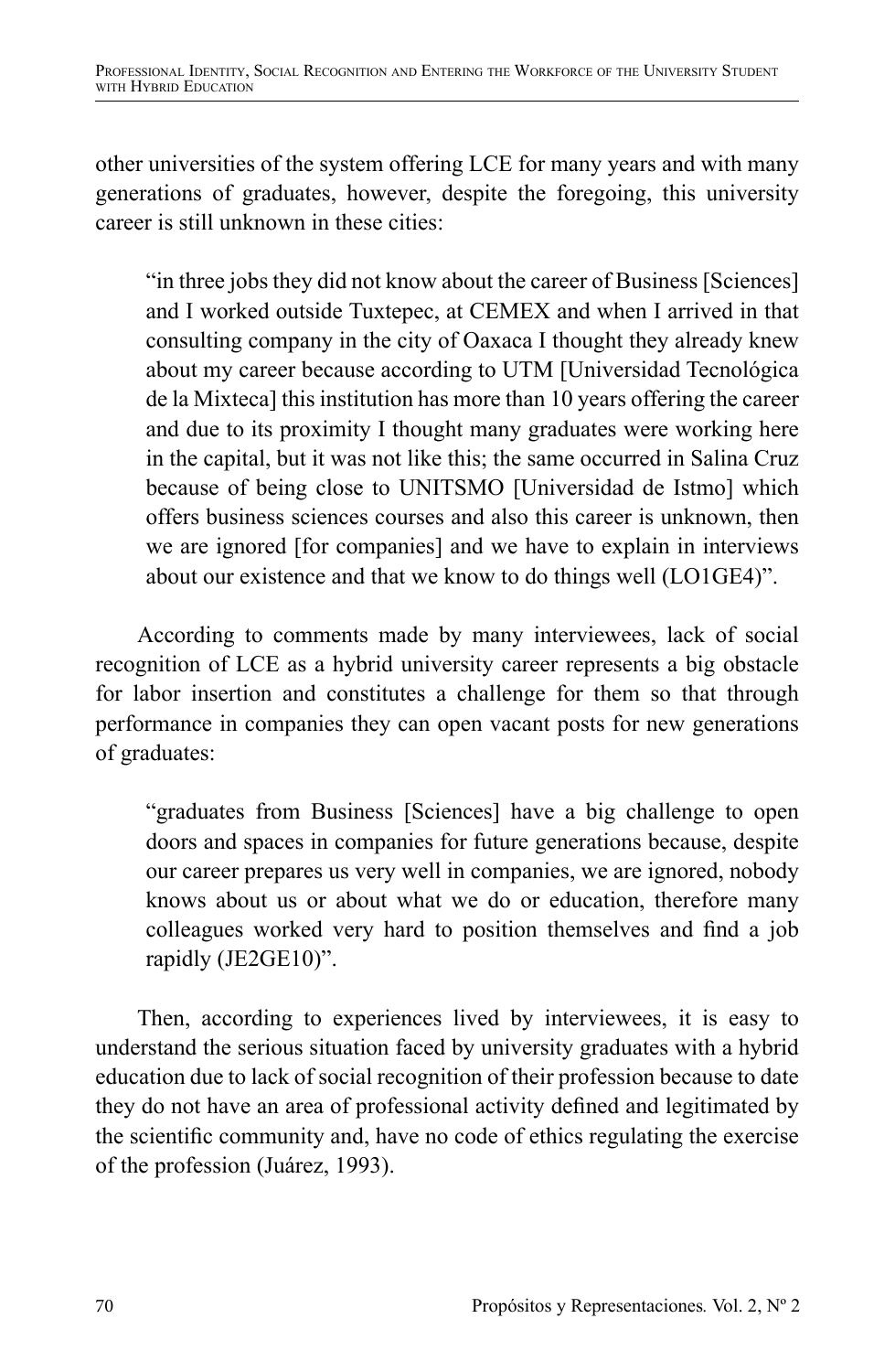#### **Discussion and Conclusions**

Preliminary results of research show that in the labor insertion of the graduate with hybrid education there are circumstances which allow questioning the supposed advantages attributed to this type of university education: facilitate labor insertion for preparing all-purpose and flexible professionals and, because this education meet the requirements of the labor market. Thus, in view of the preliminary results obtained, it is possible to envisage some possible answers to the question about the research: *What role is played by professional identity in labor insertion of graduates from hybrid university careers in a context of local labor market?*, among which we can list four roles:

- 1. Empiric evidence to this point of the research development allows concluding that in this case study under analysis, all graduates lack a profession identity, feel confused and ignore the main duties a Business Sciences graduate should perform in developing his work in companies.
- 2. Lack of professional identity is originating difficulties to facilitate labor insertion of graduates since, generally they have to deal with broad interrogatories during job interviews about their professional education by recruiters and graduates stated that they are rarely able to explain or expose with conviction how important their university education is.
- 3. Based on the foregoing situation, from the point of view of graduates, it is considered that in the job search process they have to compete on unequal conditions with professionals from traditional careers such as administrators and accountants and, they are at disadvantage in comparison with the latter because they do know how to identify specific tasks and/or activities of their university education while they, as graduates from LCE, lack professional identity.
- 4. Then, it is certain that people responsible for tertiary educational policy state that studying a hybrid university career facilitates labor insertion of graduates, at least in the local context or area of influence of the university, which was taken as case study. Preliminary results are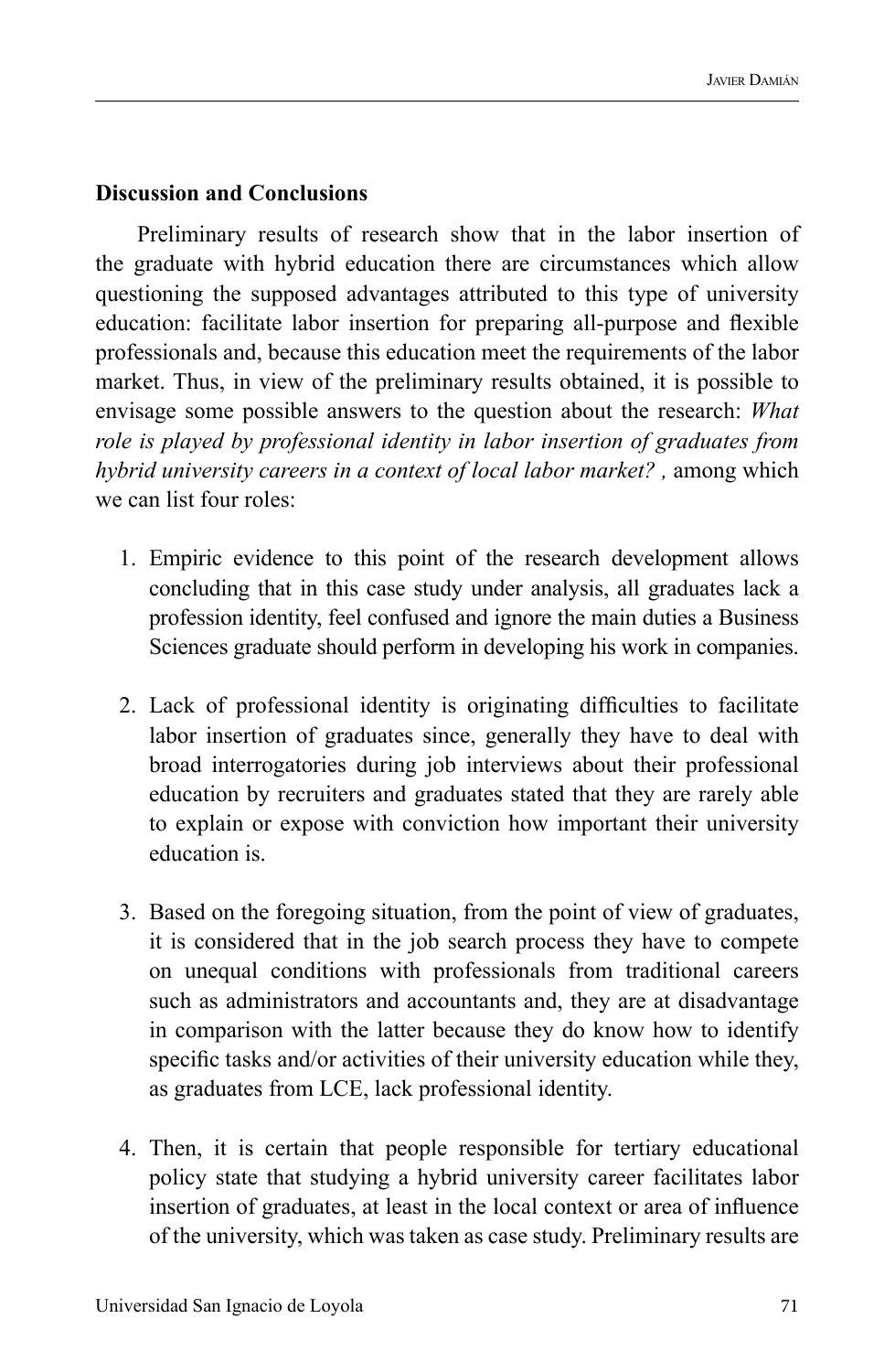contradictory to this assumption because there is lack of information about this career by employers; therefore they request graduates to explain or describe their professional profile because since there is no professional identity, there are no referents to explain with certainty and self-confidence about main activities of LCE.

It is concluded that together with general variables generally used to mark, appoint and segregate graduates for their incorporation into labor market (socio-economic level, gender, age, among others), in the case of hybrid careers, particularly in LCE, everything is related to a new form of exclusion and labor discrimination originated by type or nature of university credential for which the individual opts, that is, his start in the labor world shall be subject, to a certain extent, to the fact of having decided to study a traditional university career or a career characterized by being multidisciplinary or hybrid. This situation was originated by decision makers due to fostering hybrid educational programs without a real diagnosis of the needs of employers forming human resources or professional organizations deemed "inexistent" in the occupational pyramid of organization as a result of the null or almost inexistent social recognition of the new profession, causing thus that employers upon ignoring the new offer of hybrid professional do not offer specific vacancies for them so they are in at disadvantage versus graduates with a traditional university career with a high level of acceptance or social recognition, who are privileged and less questioned about their education in job interviews. It should be mentioned that in Mexico, studying labor insertion of hybrid university students is an emerging issue of educational research and, therefore, there is insufficient evidence which allows comparing results obtained with other studies, however, coincidentally preliminary results are similar to the ones reported by Jiménez (2009), in his doctoral dissertation.

By way of conclusion, it is necessary to make question to the people responsible for university educational policy of the countries: Why employers are ignorant of new hybrid careers and discriminate university graduates with this type of education? Aren't these new professional options fostered –in your opinion- as a result of a serious diagnosis of labor market needs? With no doubt, answers to these questions open a broad range of possibilities for education researchers, so we deem significant to generate knowledge of this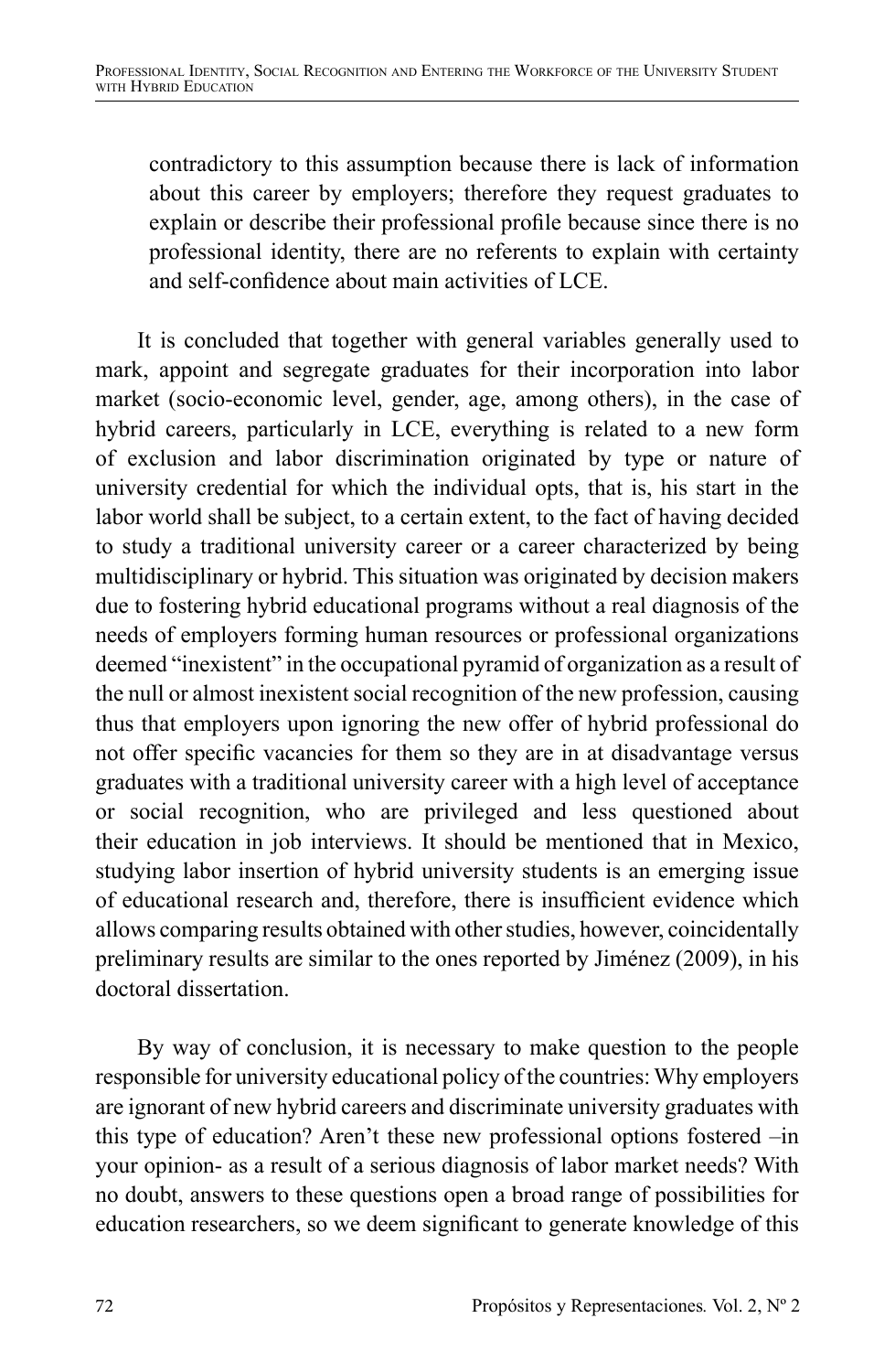issue through a research because it seems that hybrid university careers (at least in our case study) have not be able to overcome originating problems, since far from facilitating rapid labor insertion of graduates, it causes serious obstacles to achieve it.

#### **References**

- Álvarez-Gayou, L. (2005). *Cómo hacer investigación cualitativa. Fundamentos y metodología.* México: Paidós.
- ANECA. (2009). *Los procesos de inserción laboral de los titulados universitarios en España. Factores de facilitación y de obstaculización.* Madrid. Agencia Nacional de Evaluación de la Calidad y Acreditación.
- Ávila, J. & Cortés, J. (2007). La construcción de las identidades profesionales a través de la educación superior. Cognición, *1* (9), 52-62.
- Barrón, C, & Gómez, J. (2004). Las nuevas profesiones en las instituciones de educación superior. En Ángeles Valle (coord.). *Las profesiones en México frente al mercado de trabajo.* (pp. 47-94). México: CESU-UNAM.
- Barrón, C. (2005**).** Formación de profesionales y política educativa en la década de los noventa. *Perfiles Educativos, 3* (108), 45-69.
- *Berger, P. & Luckmann*, T. (2001). *La construcción social* de la *realidad*. Buenos Aires: *Editorial Amorout*.
- Bogdan, R. & Biklen, K. (1992). *Qualitative research for education: An introduction to theory and methods.* Boston: Allyn & Bacon.
- Caso, E. & Calonge, S. (2001). *Conocimiento Social y Sentido Común.* Caracas: Fondo editorial de Humanidades y Educación. Universidad de Venezuela.
- Clark, B. (1991). *El sistema de educación superior. Una visión comparativa de la organización académica.* México: Editorial Nueva Imagen-UAM Azcapotzalco.
- Creswell, W. (1998). *Qualitative Inquiry and Research Design: Choosing Among Five Traditions.* Thousand Oaks, California: Sage Publications, Inc.
- CUP. (2009). *Modelo Educativo de las Universidades Politécnicas.*  Recuperado el 10 de marzo, 2010, de: http://politecnicas.sep.gob.mx/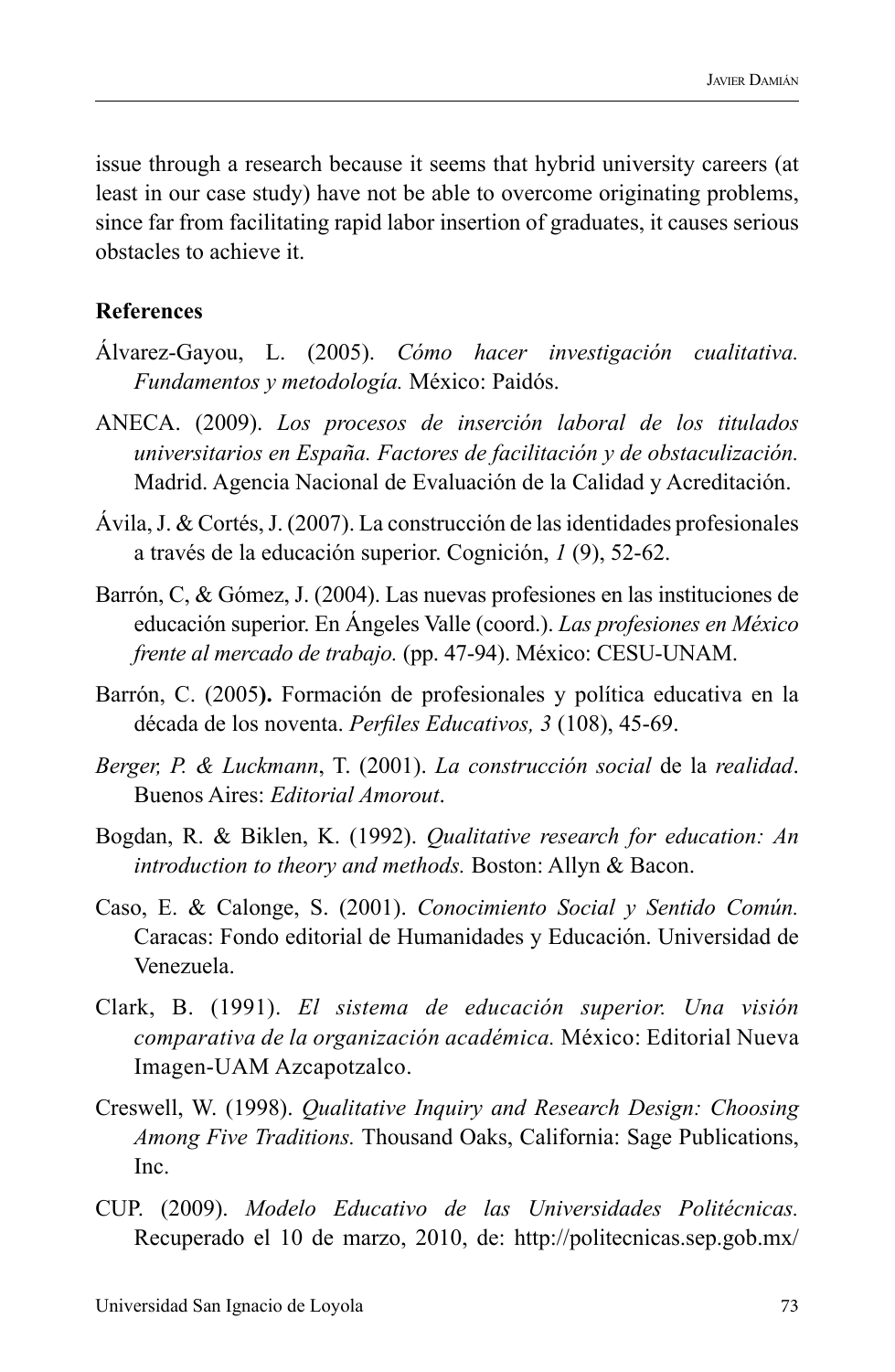### ModeloEducativo.html

- Damián, J. (2014). La formación universitaria híbrida: Retos y oportunidades. *Revista Actualidades Investigativas en Educación, 14* (2), 1-22.
- Dahrendorf, R. (1986). *La flexibilidad del mercado de trabajo. Informes OCDE*. Madrid: Editada en español por el MTSS.
- De Ibarrola, M. (2007). "Formación escolar para el trabajo: posibilidades y límites. Experiencias y enseñanzas del caso mexicano", en De Ibarrola (edit.), *Nuevas tendencias de la formación escolar para el trabajo.* OIT/Cinterfor
- De Miguel, M. (1998). *Los Estudios Universitarios y la Inserción en el Mundo profesional. Seguimiento de una cohorte (COU, curso 1986/87).* España: Universidad de Oviedo.
- DGEST. (2009). *Diseño e Innovación curricular para el desarrollo de competencias profesionales en el SNEST.* Recuperado el 10 de marzo, 2010 de: http://www.dgest.gob.mx
- Dubar, C. (2000). *La crisis de las identidades. La interpretación de una mutación.* Trad. Por José Miguel Marcen. España: Bellaterra.
- Espín, J.V. (2002). El análisis de contenido: una técnica para explorar y sistematizar información. *XXI Revista de Educación, 4,* 95-105
- Fox, D. (1981). *El proceso de investigación en educación.* Pamplona: Eunsa
- García J. & Gutiérrez R. (1996). Inserción laboral y desigualdad en el mercado de trabajo: cuestiones teóricas. *Revista Española de Investigaciones Sociológicas*, *75* (96), 269-293.
- Ginés, J., Carot, M. & Conchado A. (2010). *El Profesional Flexible en la sociedad del conocimiento. Informe resumen de los resultados del Proyecto PROFLEX en Latinoamérica.* España. Centro de Gestión de la Calidad y del Cambio-Universidad Politécnica de Valencia.
- Gurdián, A. (2007). *El Paradigma Cualitativo en la Investigación Socio-Educativa.* Coordinación Educativa y Cultural Centroamericana (CECC)-Agencia Española de Cooperación Internacional (AECI). San José, Costa Rica.
- Hamermersh, E. & Rees, A. (1984). *Economía del trabajo y los salarios.* Madrid: Alianza Universidad.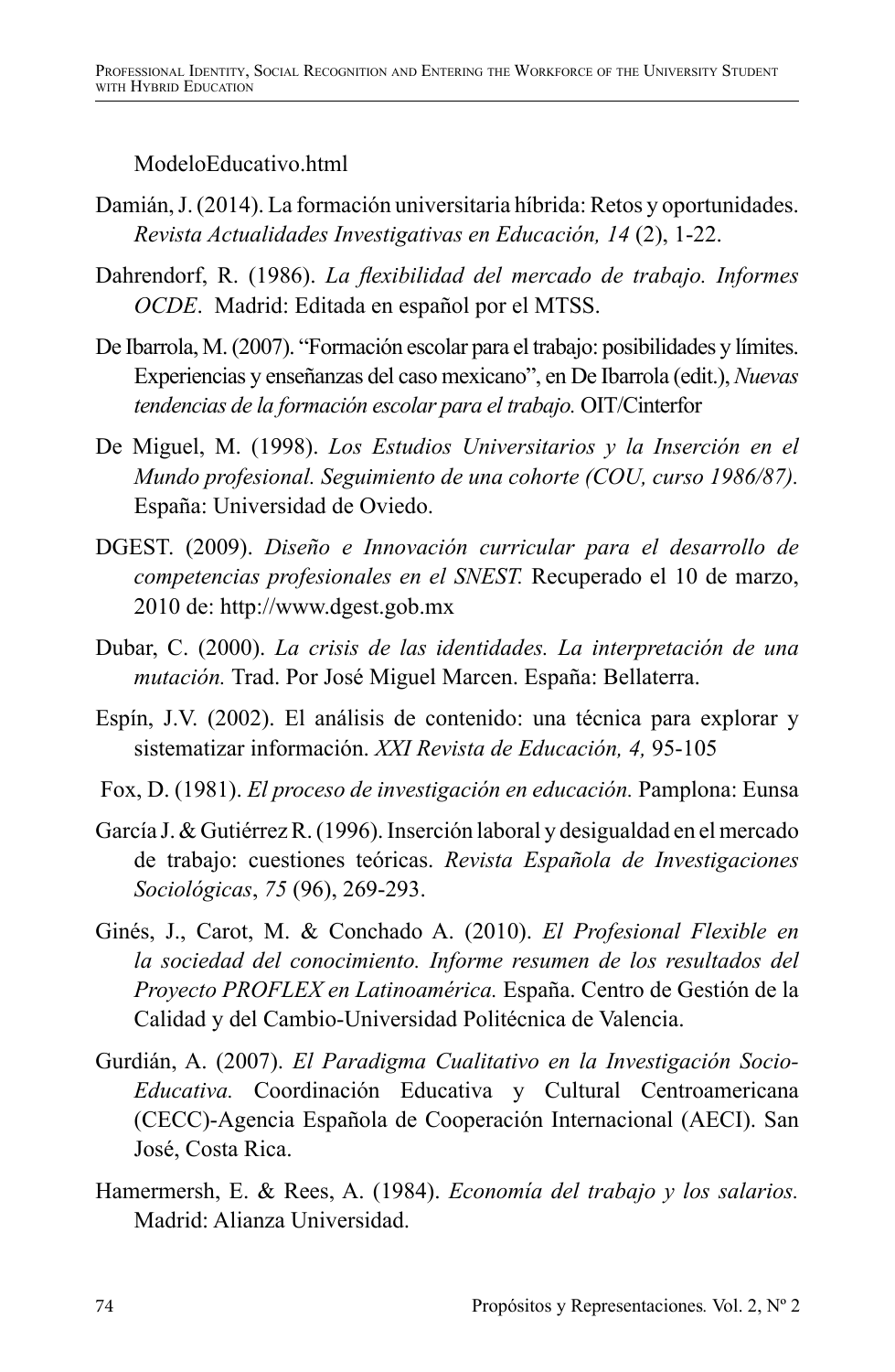- Hatum, A. & Rivarola, R. (2007). *La carrera profesional: navegando entre sus dilemas.* Buenos Aires: Granica.
- Holguin, C. (2011). Carreras híbridas, cambiando el paradigma de la especialización. *Revista* UNIVERCITIES, *1* (4), 3-4.
- Husserl, E. (1986). *Ideas relativas a una fenomenología pura y una filosofía fenomenológica*. México: Fondo de Cultura Económica.
- IEEPO. (2005). *El Sistema de Universidades Estatales de Oaxaca. Universidades para el desarrollo.* México. Instituto Estatal de Educación Pública de Oaxaca.
- Jenschke, B. (2004). Orientación para la carrera. Desafíos para el nuevo siglo bajo una perspectiva internacional I, en *Memoria académica Orientación y Sociedad 2003 – 2004. 4*,13-24.Universidad Nacional de la Plata.
- Jiménez M. (2009). Trayectorias laborales y movilidad de los biólogos agropecuarios de la Universidad Autónoma de Tlaxcala*. Perfiles educativos, 31*(126), 56-79.
- Jiménez M. (2009a). *Desarrollo profesional, laboral y socioeconómico del Biólogo Agropecuario de la Universidad Autónoma de Tlaxcala. Valoraciones de los egresados de una carrera profesional híbrida.* Trabajo presentado en el X Congreso Nacional de Investigación Educativa. Veracruz.
- Juárez, M. (1993). El trabajo social. ¿Una nueva lectura?, en Juárez Miguel (editor), *Trabajo Social e Investigación. Temas y perspectivas.* Madrid: Universidad Pontificia Comillas.
- Martínez, F. (2009). El proceso de inserción laboral: Implicaciones educativas para la mejora de la empleabilidad. *Revista Complutense de Educación, 20* (2), 455-471
- Meijers, F. (1998). The development of a career identity". *International Journal for the Advancement of Counselling, 20*, 191-207.
- Mora, J., Badillo, L., Carot, J. & Vila, L. (2008). *Análisis de las competencias de los jóvenes graduados universitarios españoles. Estudio comparativo con graduados europeos y japoneses y su evolución de 1999 a 2005.* Valencia. Centro de Gestión de la Calidad y del Cambio-Universidad Politécnica de Valencia.